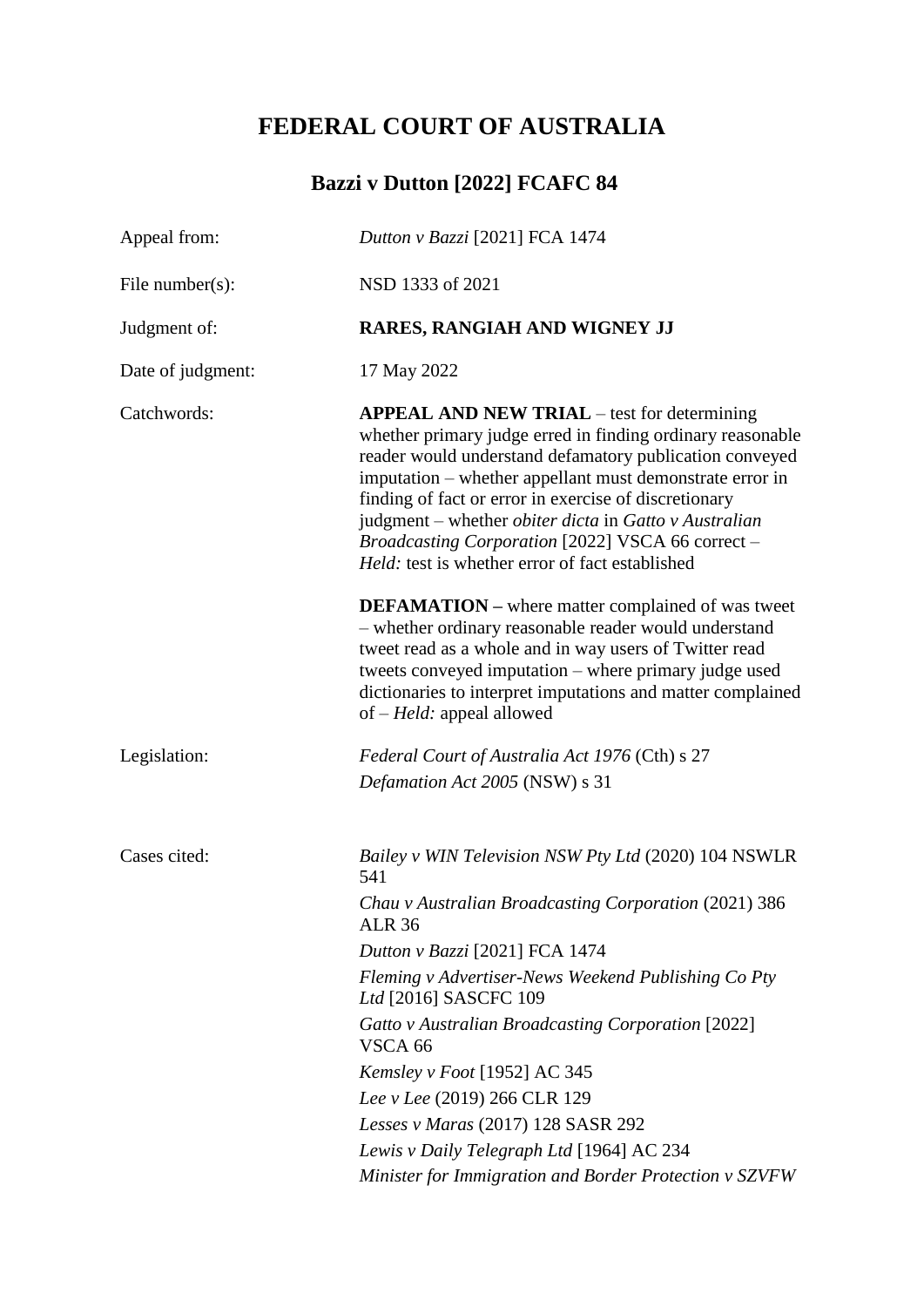|                                | (2018) 264 CLR 541                                                                                                  |
|--------------------------------|---------------------------------------------------------------------------------------------------------------------|
|                                | Mirror Newspapers Limited v Harrison (1982) 149 CLR<br>293; Capital & Counties Bank v Henty (1882) 7 App Cas<br>741 |
|                                | Mirror Newspapers Ltd v World Hosts Pty Ltd (1979) 141<br><b>CLR 632</b>                                            |
|                                | Monroe v Hopkins [2017] 4 WLR 68                                                                                    |
|                                | Plato Films Ltd v Speidel [1961] AC 1090                                                                            |
|                                | Stocker v Stocker [2019] UKSC 17; [2020] AC 593                                                                     |
|                                | Trkulja v Google LLC (2018) 263 CLR 149                                                                             |
|                                | Warren v Coombs (1979) 142 CLR 531                                                                                  |
| Division:                      | <b>General Division</b>                                                                                             |
| Registry:                      | <b>New South Wales</b>                                                                                              |
| <b>National Practice Area:</b> | <b>Other Federal Jurisdiction</b>                                                                                   |
| Number of paragraphs:          | 80                                                                                                                  |
| Date of hearing:               | 3 May 2022                                                                                                          |
| Counsel for the Appellant:     | Mr P Gray SC and Mr B Dean                                                                                          |
| Solicitor for the Appellant:   | O'Brien Criminal and Civil Solicitors                                                                               |
| Counsel for the Respondent:    | Mr N Ferrett QC and Mr H Clift                                                                                      |
| Solicitor for the Respondent   | <b>Baker McKenzie</b>                                                                                               |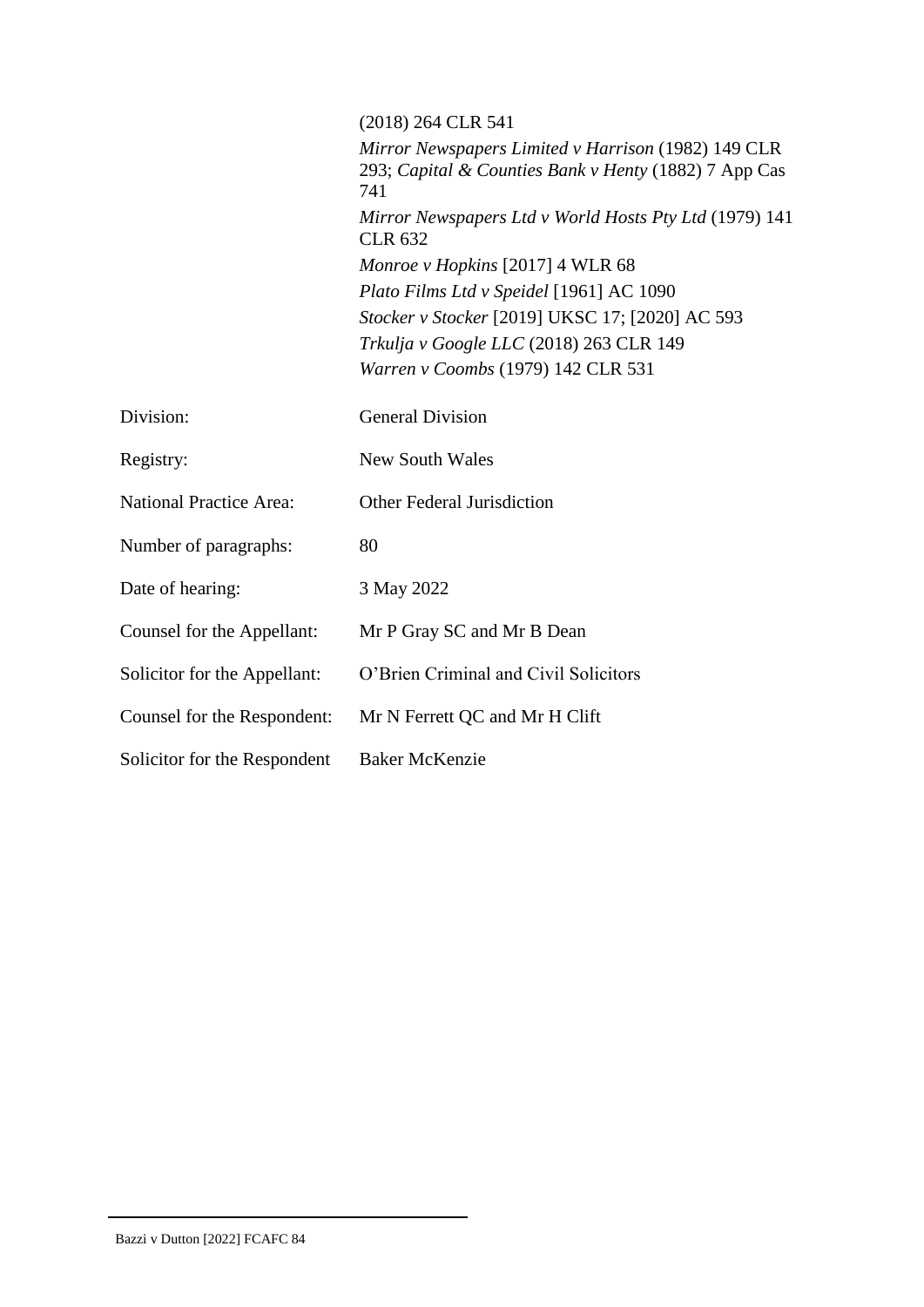## **ORDERS**

**NSD 1333 of 2021**

### **BETWEEN: SHANE BAZZI** Appellant

**AND: CRAIG PETER DUTTON** Respondent

**ORDER MADE BY: RARES, RANGIAH AND WIGNEY JJ DATE OF ORDER: 17 MAY 2022**

## **THE COURT ORDERS THAT:**

- 1. The appeal be allowed.
- 2. Order 1 made on 8 December 2021 be set aside and in lieu thereof it be ordered that:
	- 1. The proceeding be dismissed.
- 3. On or before 24 May 2022 each party file and serve any evidence and written submissions limited to 3 pages on which he proposes to rely on the question of costs of the proceeding below and on appeal.
- 4. On or before 31 May 2022 each party file and serve any evidence and submissions limited to 2 pages in reply.

Note: Entry of orders is dealt with in Rule 39.32 of the *Federal Court Rules 2011*.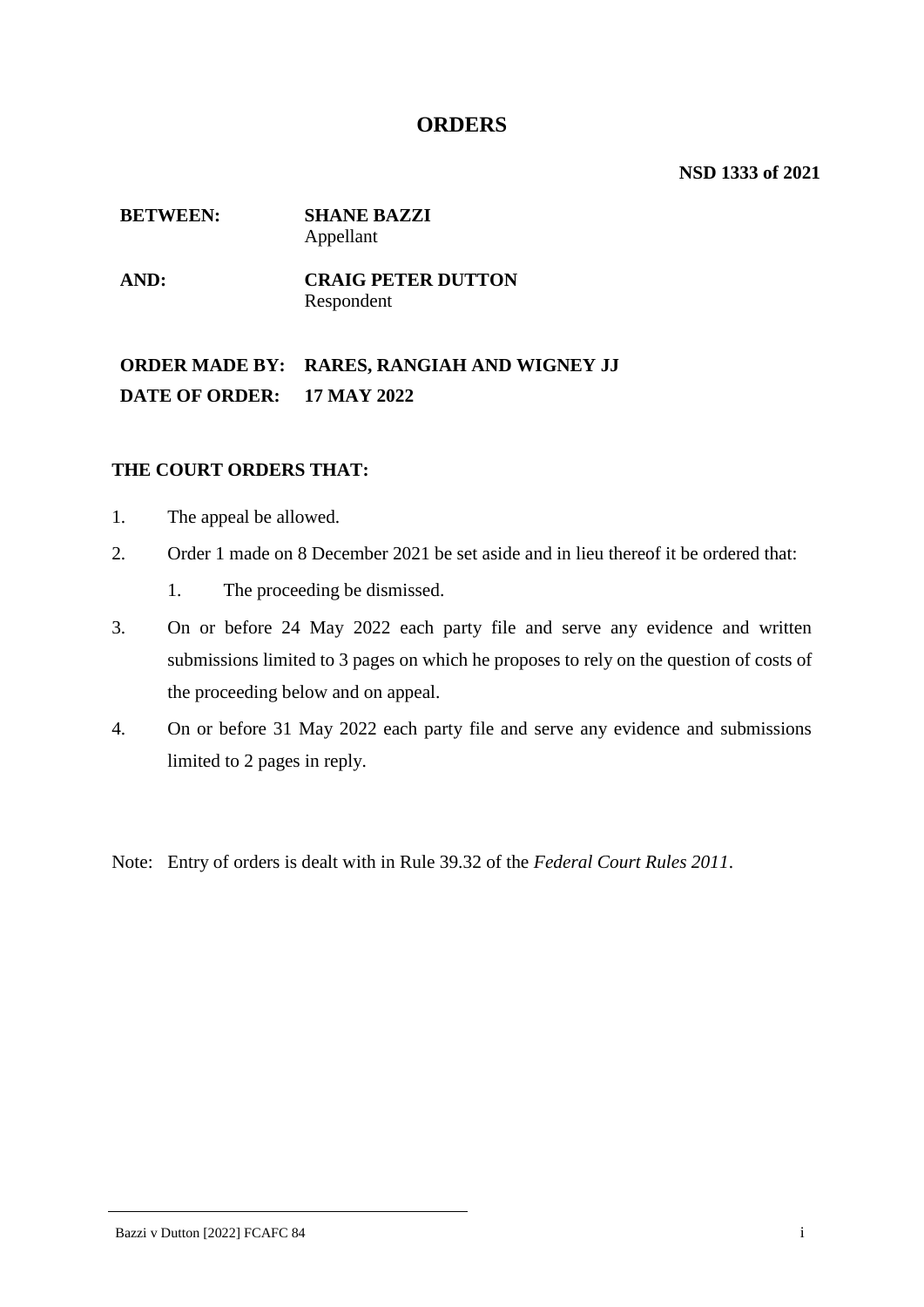# **REASONS FOR JUDGMENT**

## **RARES AND RANGIAH JJ:**

1 At about 11:51pm on 25 February 2021 the appellant, Shane **Bazzi**, published a **tweet** on Twitter about the then Minister for Home Affairs, the Hon Peter **Dutton** MP. The tweet was:



2 The primary judge found that the tweet that conveyed the **imputation** that Mr Dutton excuses rape and that Mr Dutton was entitled to damages of \$35,825, inclusive of interest, for the publication to 1,221 readers of the tweet while it remained on Twitter until about 9 April 2021. His Honour also rejected Mr Bazzi's defences of honest opinion under s 31 of the *Defamation Act 2005* (NSW) and fair comment on a matter of public interest at common law and there is no challenge to these findings.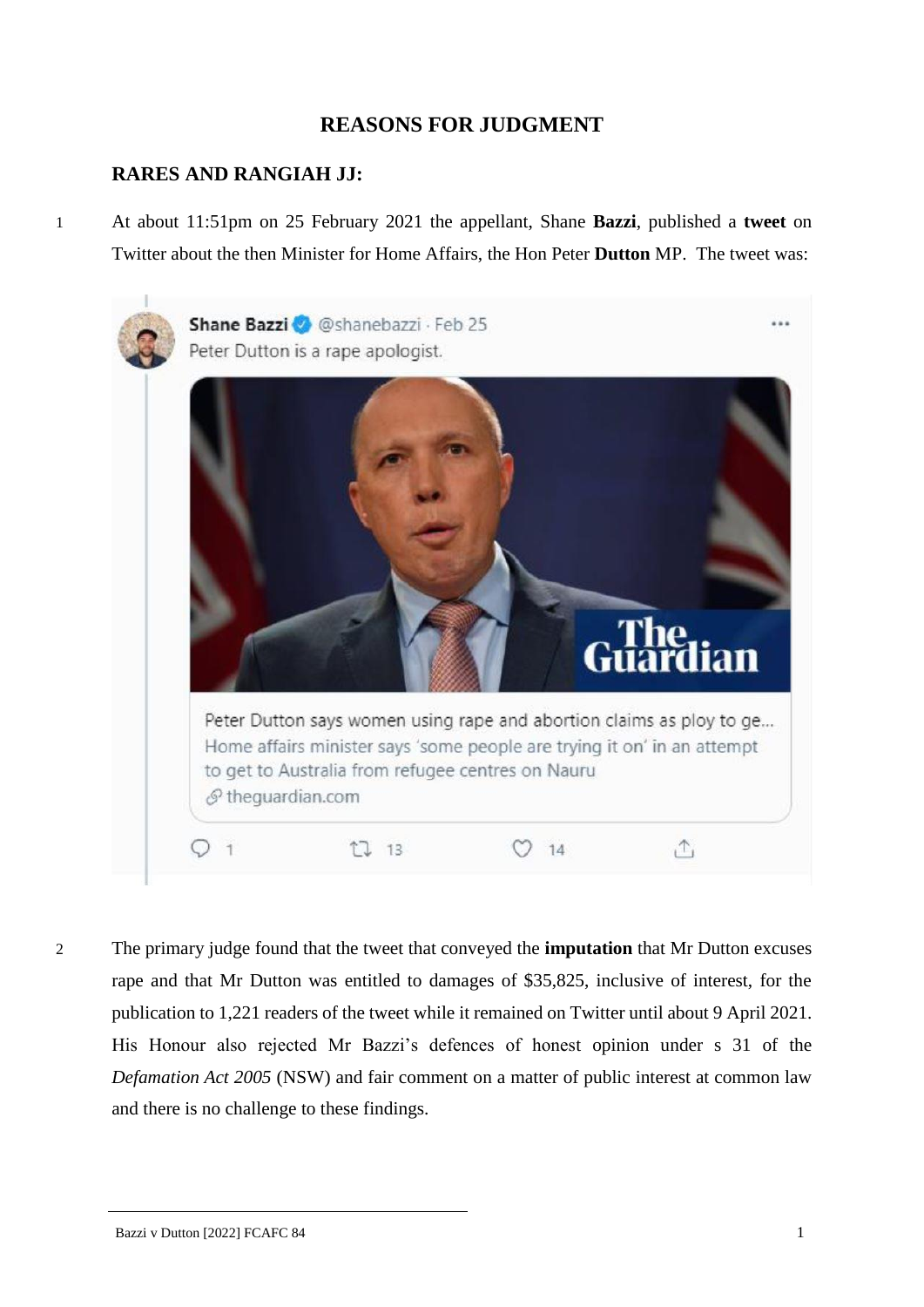3 The sole issue in Mr Bazzi's appeal is whether the primary judge erred in finding that the tweet conveyed the imputation.

## **The primary judge's reasons**

- 4 His Honour identified the principles on which to assess whether a matter conveys an imputation about an applicant or plaintiff, and Mr Bazzi accepts that the primary judge did so correctly. In particular, both parties agreed that the judgment of Lord Kerr of Tonaghmore JSC (with whom Lord Reed DPSC, Lady Black, Lord Briggs and Lord Kitchin JJSC agreed) in *Stocker v Stocker* [2020] AC 593 provides useful guidance as to the approach to evaluating whether a tweet, Facebook post or other social media publication conveyed an imputation.
- 5 The primary judge noted that it was common ground that the ordinary reasonable **reader** of the tweet would have understood the photograph of Mr Dutton, the use of the masthead "*The Guardian*" and the words below those to be a link to an article in *The Guardian* (collectively *The Guardian* **material**).
- 6 His Honour referred to the contemporaneous controversy that had developed prior to the publication of the tweet about an allegation of rape made public on 15 February 2021 by Ms Brittany **Higgins**. She was a staff member of the then Minister for Defence (Senator the Hon Linda Reynolds CSC) and claimed that she had been raped by another Ministerial staff member in Senator Reynolds's ministerial office in Parliament House, Canberra, on 23 March 2019.
- 7 The Australian Federal **Police** had informed Mr Dutton of the allegations in the morning of 11 February 2021 on an "in confidence" basis. Initially, Mr Dutton had considered it appropriate to maintain the confidentiality of the briefing, but on 12 February 2021 directed his staff to inform the Prime Minister's office of the allegations, which, he said, the Police had not reported in "she said, he said, details".
- 8 His Honour found that after Ms Higgins's allegations became public they attracted widespread attention, including, *first*, questions on 15 February 2021 in the Parliament directed to the Prime Minister, the Hon Scott Morrison MP, about the Government's response to the allegations and, *secondly*, discussions elsewhere involving Mr Dutton about who in the Government knew what and when he or she knew about the allegations.
- 9 Earlier, on 25 February 2021, before Mr Bazzi published the tweet, Mr Dutton gave a "doorstop" interview. His office issued a transcript of that interview and it was reported in the news media that day. Senator Larissa Waters issued a press release that criticised Mr Dutton's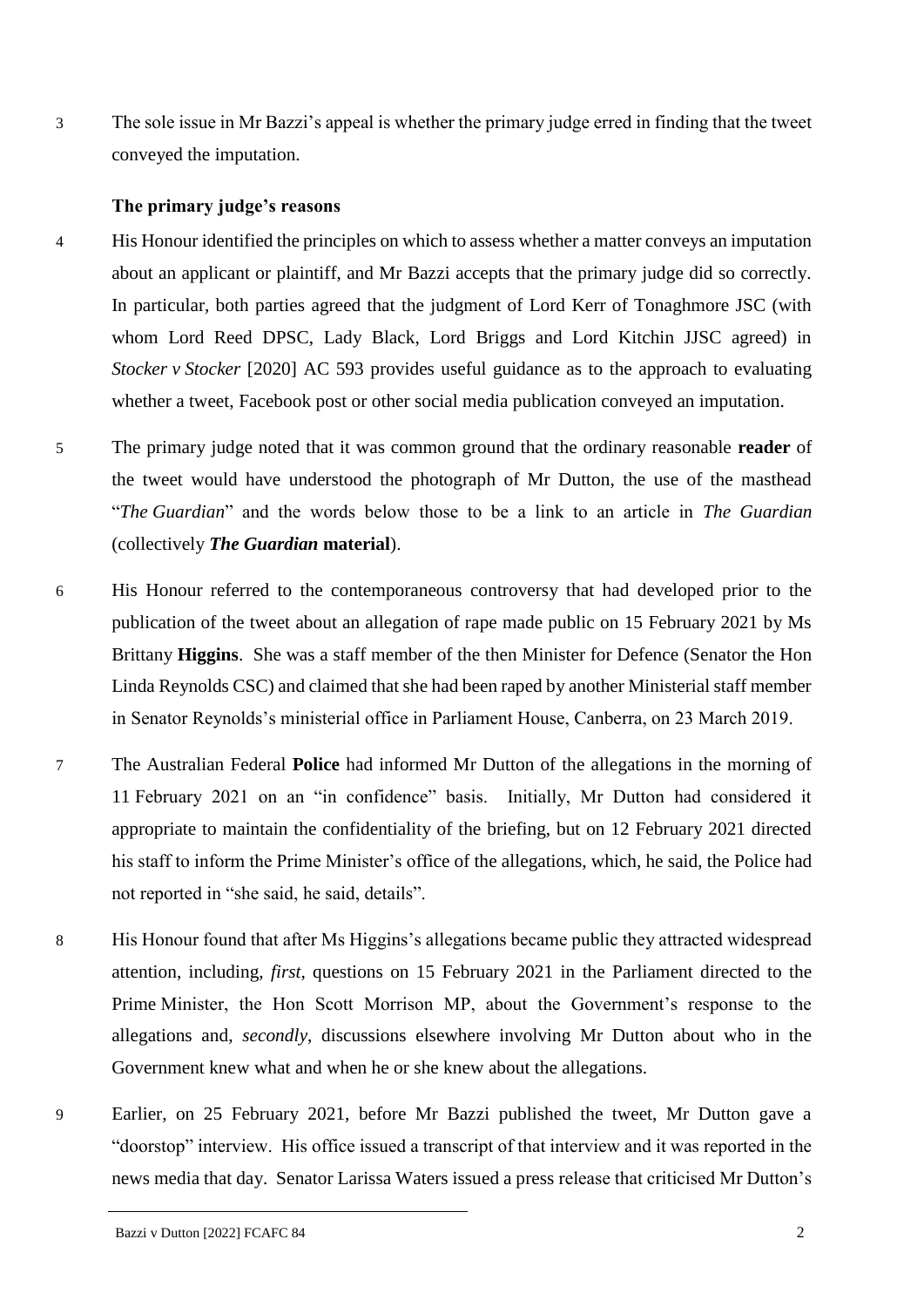comments. His Honour found that statements that Mr Dutton had made in relation to aspects of Ms Higgins's allegations became one of the political issues of that day.

- 10 The primary judge found that, in a general way, Mr Dutton's statements and the media coverage of them on 25 February 2021 formed part of the context in which, near midnight on 25 February 2021, Mr Bazzi published the tweet. His Honour noted that Mr Bazzi's submissions (made by senior counsel who has not appeared on the appeal) did not identify in any specific way how that context could affect the understanding of the ordinary reasonable reader of the tweet, particularly in relation to the expressions "apologist" and "rape apologist".
- 11 His Honour set out the dictionary definitions of what he said was the "relevant meaning" of each of "condone" and "excuse", being the verbs that Mr Dutton had pleaded in the four imputations on which he relied, namely that Mr Dutton:
	- (a) condones rape;
	- (b) excuses rape;
	- (c) condones the rape of women; and
	- (d) excuses the rape of women.
- 12 He found that the two variant imputations (c) and (d) did not differ in substance from the other two. After considering the dictionary meanings of "condone" and "excuse", his Honour observed that there was relatively little difference between them other than that "condone" sometimes has a connotation of "tacit approval" which the verb "excuse" does not. He used the definition of "excuse" in the *Macquarie Dictionary* of "to regard or judge with indulgence; pardon or forgive; overlook (a fault etc)". The primary judge noted that Mr Bazzi had relied on Lord Kerr JSC's warning in *Stocker* [2020] AC at 601–602, [24]–[25] as to the need for caution in resorting to a dictionary definition to determine what meaning a publication using a particular word conveyed.
- 13 Next, his Honour set out definitions of "apologist" from seven dictionaries and stated, as a confirmation of his understanding of its meaning:

The common meaning in these definitions is that **an apologist is one who speaks or writes in defence of someone or something.** This meaning is consistent with the incorporation into the English language of the Latin word "apologia" to denote the formal defence or justification in speech or writing, as of a cause or doctrine. John Henry Newman's "*Apologia Pro Vita Sua*" is a well-known example of an apologia.

#### Bazzi v Dutton [2022] FCAFC 84 3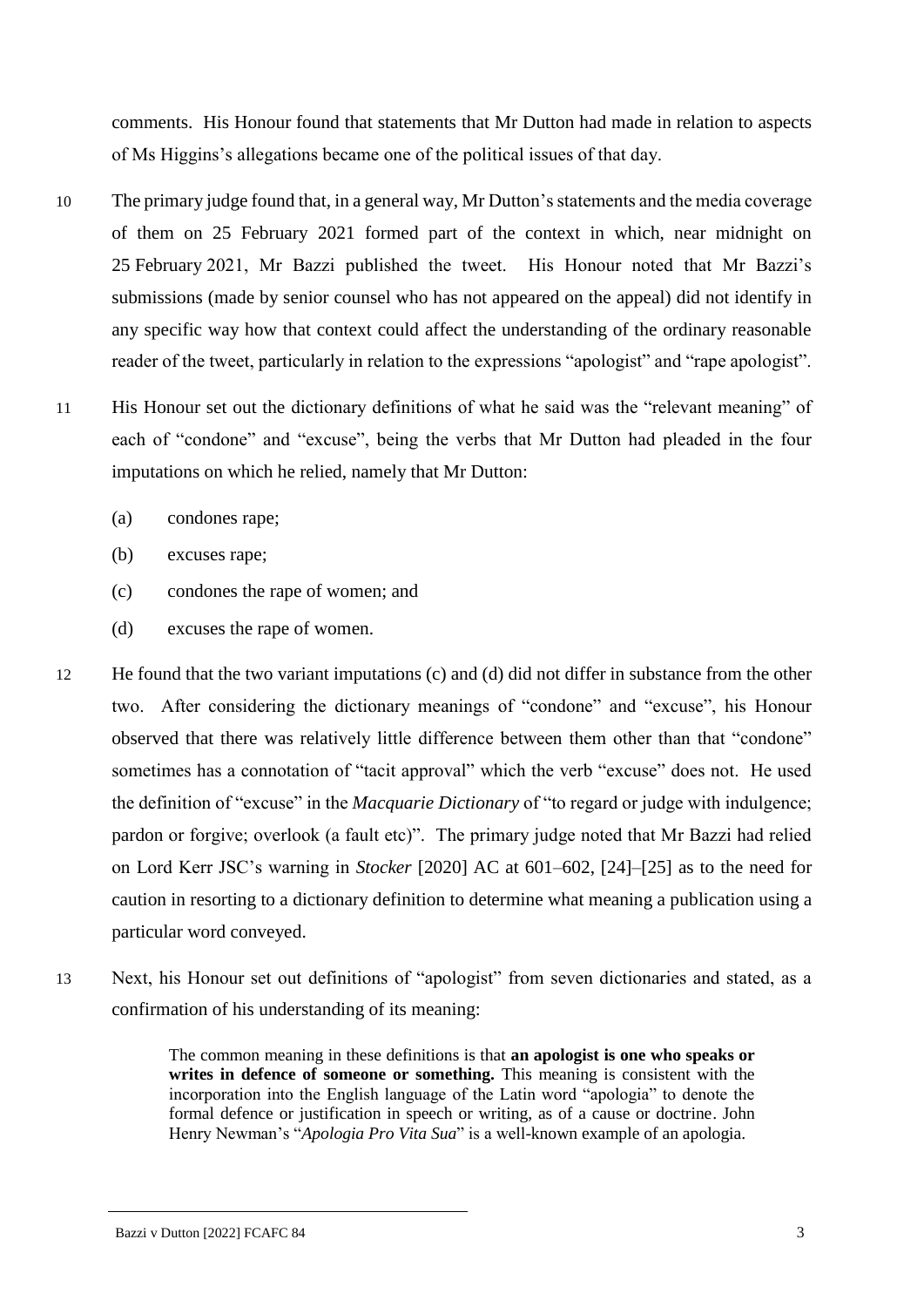- 14 The primary judge reasoned that while the tweet had to be read as a whole, the reader would have understood, *first*, its opening line as "a pithy statement of what Mr Bazzi sought to convey and as being his contribution to the 'conversation'" and, *secondly*, the material below it was a link to *The Guardian* and not Mr Bazzi's words. His Honour found that the reader would have understood "apologist" in the tweet in its normal meaning. He rejected Mr Bazzi's argument that, read in context and as a whole, the tweet conveyed that Mr Dutton "lacks empathy or sympathy towards those women on Nauru who reported that they had been raped".
- 15 His Honour found at [62]:

For these reasons, I do not accept the submission of Mr Bazzi's counsel as to the way in which the Tweet would have been understood. I consider that the ordinary reasonable reader would have understood Mr Bazzi to be asserting that Mr Dutton was a person who excuses rape, and that the attached link provided support for that characterisation of him. I am not satisfied that the same reader would have understood Mr Bazzi to be saying that Mr Dutton "condoned" rape, given the connotation in that statement that Mr Dutton tacitly approved of rape. The ordinary reasonable reader would not have understood Mr Bazzi as conveying such an extreme statement.

### **Mr Bazzi's submissions**

16 Mr Bazzi argued that that the primary judge erred in reading the tweet as if it were in two distinct parts, one conveying Mr Bazzi's contribution and the other a separate or supplementary message, rather than reading the tweet as whole. He contended that his Honour erred by approaching, *first*, the content of tweet as if Mr Bazzi's **six word statement**, "Peter Dutton is a rape apologist" at its commencement was its main or most important part, to which the balance was subsidiary and, *secondly*, the meaning that it conveyed as "what Mr Bazzi sought to convey" in those six words, shorn of the significance of the material below them. He submitted that the reader would understand the tweet as a whole, having regard to the contemporaneous context, to be conveying that Mr Dutton is someone who makes statements about rape of the kind in *The Guardian* material and, that those statements did not suggest that he excused rape. Mr Bazzi argued that *The Guardian* material did not convey that Mr Dutton excused rape, but rather that he had accused some women of making false claims of rape in order to achieve their object of escaping from refugee centres on Nauru and gaining entry into Australia. He contended that, if the tweet were read as a whole, the reader would have used *The Guardian* material together with the six word statement to discern that the criticism was directed at Mr Dutton's remarks about some women making false allegations of rape to obtain a migration outcome.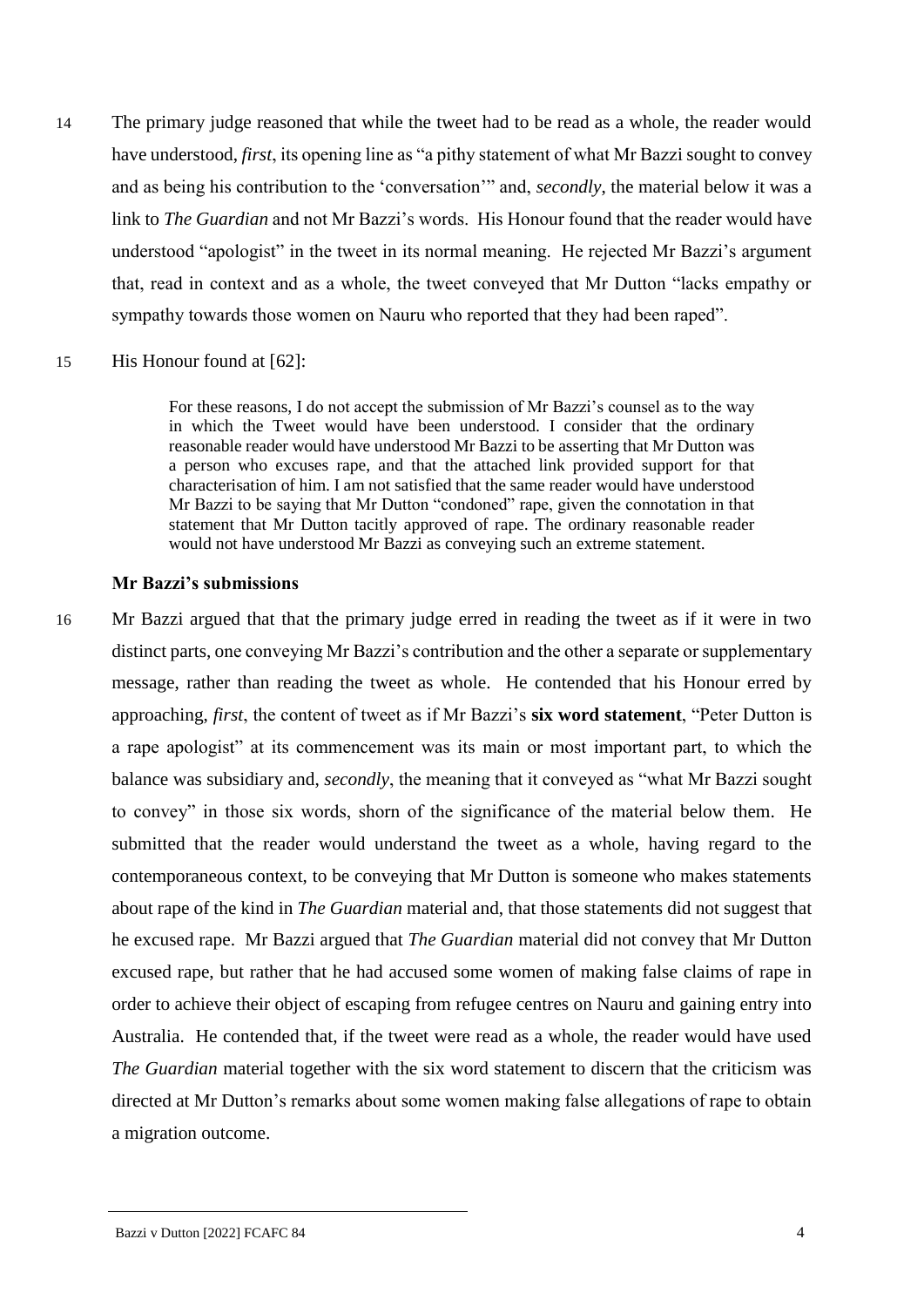- 17 Mr Bazzi submitted that his Honour erred in using the dictionaries and Cardinal Newman's 19th century *Apologia Pro Vita Sui* to arrive at meanings of the imputations of "apologist", particularly in the circumstance that that word was used in the phrase "rape apologist" and had to be understood in the context of the tweet read as a whole. He argued that the primary judge focussed on the word "apologist" rather than the cognate expression "rape apologist" and failed to explain how the ordinary reasonable reader would have arrived at the imputation when it did not reflect the ordinary and natural meaning of the tweet as a whole or the word "apologist".
- 18 Mr Bazzi also argued that his Honour twice observed in his reasons that, although Mr Bazzi had not given evidence, it was likely that he had used a term without an appreciation of the actual meaning it conveyed, albeit that, as the primary judge also said, a publisher's intention is irrelevant to the meaning his, her or its publication conveys to the ordinary reasonable reader, listener or viewer.
- 19 Mr Bazzi contended that the primary judge also erred because he had focussed on the meaning that Mr Bazzi suggested that the tweet conveyed and, having rejected that meaning, simply accepted the imputation as pleaded.

#### **Mr Dutton's submissions**

20 Mr Dutton argued that the primary judge was correct. He contended that a tweet had to be evaluated as a user of Twitter would understand it as explained in *Stocker* [2020] AC 593, which was a different approach to that in evaluating traditional news media publications. He submitted that the reader would know that a tweet is limited to 280 characters and that the primary message that the matter complained of conveyed was contained in Mr Bazzi's six word statement. He contended that the reader could give extra weight to Mr Bazzi's own words which were in a prominent position in the tweet. He submitted that the "statement that someone is a rape apologist shorn of any modifying context is at least a statement that the person excuses rape". He argued that Mr Bazzi's use of *The Guardian* material, as suggesting that Mr Dutton was sceptical of some allegations of rape, to support his argument that it modified the meaning conveyed by the six word statement could not stand scrutiny. That was because scepticism of allegations of rape concerned a different subject matter to excusing rape. He asserted that this distinction supported his argument that the tweet should be understood as comprised of two parts relating to separate subject matters, namely, *The Guardian* material and Mr Bazzi's six word statement.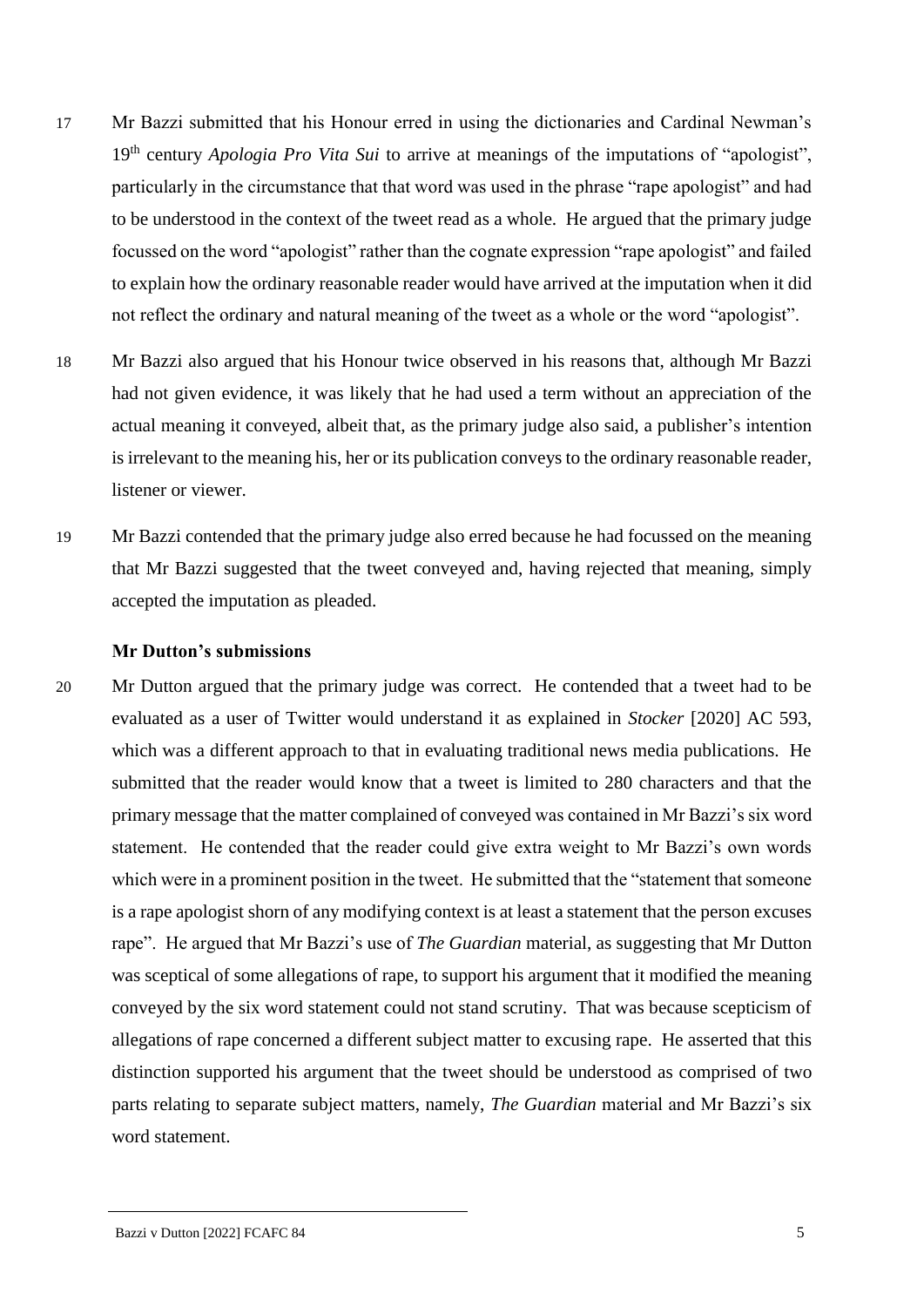21 Mr Dutton contended that the primary judge was aware of the limited role for, and did not misuse, the dictionary definitions. He submitted that Mr Bazzi had not explained how or why the external context of contemporaneous events could affect whether any imputation was conveyed.

## **What is the correct test for detecting error on appeal as to a finding about whether an imputation was conveyed?**

- 22 Both parties agreed that this Court is in as good a position as the primary judge in determining whether the tweet conveyed the imputation for the purpose of determining whether his Honour erred in arriving at his finding that it did: *Warren v Coombs* (1979) 142 CLR 531 at 551 per Gibbs ACJ, Jacobs and Murphy JJ. That conforms to the approach taken in *Fleming v Advertiser-News Weekend Publishing Co Pty Ltd* [2016] SASCFC 109 at [32]–[33] per Vanstone, Nicholson and Bampton JJ, *Lesses v Maras* (2017) 128 SASR 292 at 305–306 [70]– [72] per Blue, Parker and Hinton JJ and *Bailey v WIN Television NSW Pty Ltd* (2020) 104 NSWLR 541 at 550–551 [43]–[50] per Simpson AJA with whom Meagher JA agreed (and, White JA appears to have applied the same approach, albeit he arrived at the opposite conclusion).
- 23 Both parties submitted that the Court of Appeal of the Supreme Court of Victoria in *Gatto v Australian Broadcasting Corporation* [2022] VSCA 66 at [46]–[52] erred in its *obiter dicta*  about the nature of an appeal by way of rehearing in a defamation proceeding in relation to whether an imputation is conveyed by a matter complained of. Beach, Walker and Macaulay JJA sought to rely on the approach that Gageler J discussed in *Minister for Immigration and Border Protection v SZVFW* (2018) 264 CLR 541 at 563 [48]–[49], saying at [52]:

On the other hand, as Gageler J observed, there may be categories of cases where other considerations affect the standard of judicial review. In our opinion, defamation law is such a category, by reason of its unique and somewhat artificial mode of analysis. The ultimate conclusion as to the single meaning conveyed by the publication is derived as a matter of impression, by choosing an answer between or among a range of legitimate and reasonable answers (being those imputations the publication is capable of conveying). [That is so even though, in the present case, the issues were presented to the trial judge in a binary manner]. Thus, the legal criterion applied has features that tolerate a range of outcomes. For that reason, we consider that, **while we have not had the benefit of full argument**, the better view is that in a defamation trial by judge alone, the appropriate standard of review by an appellate court of the trial judge's determination of the single meaning of the publication is to be approached by reference to the *House v The King* [(1936) 55 CLR 499] standard. In that context, the question is not whether this Court has formed a different view from that of the trial judge, but whether the trial judge's determination was reasonably open.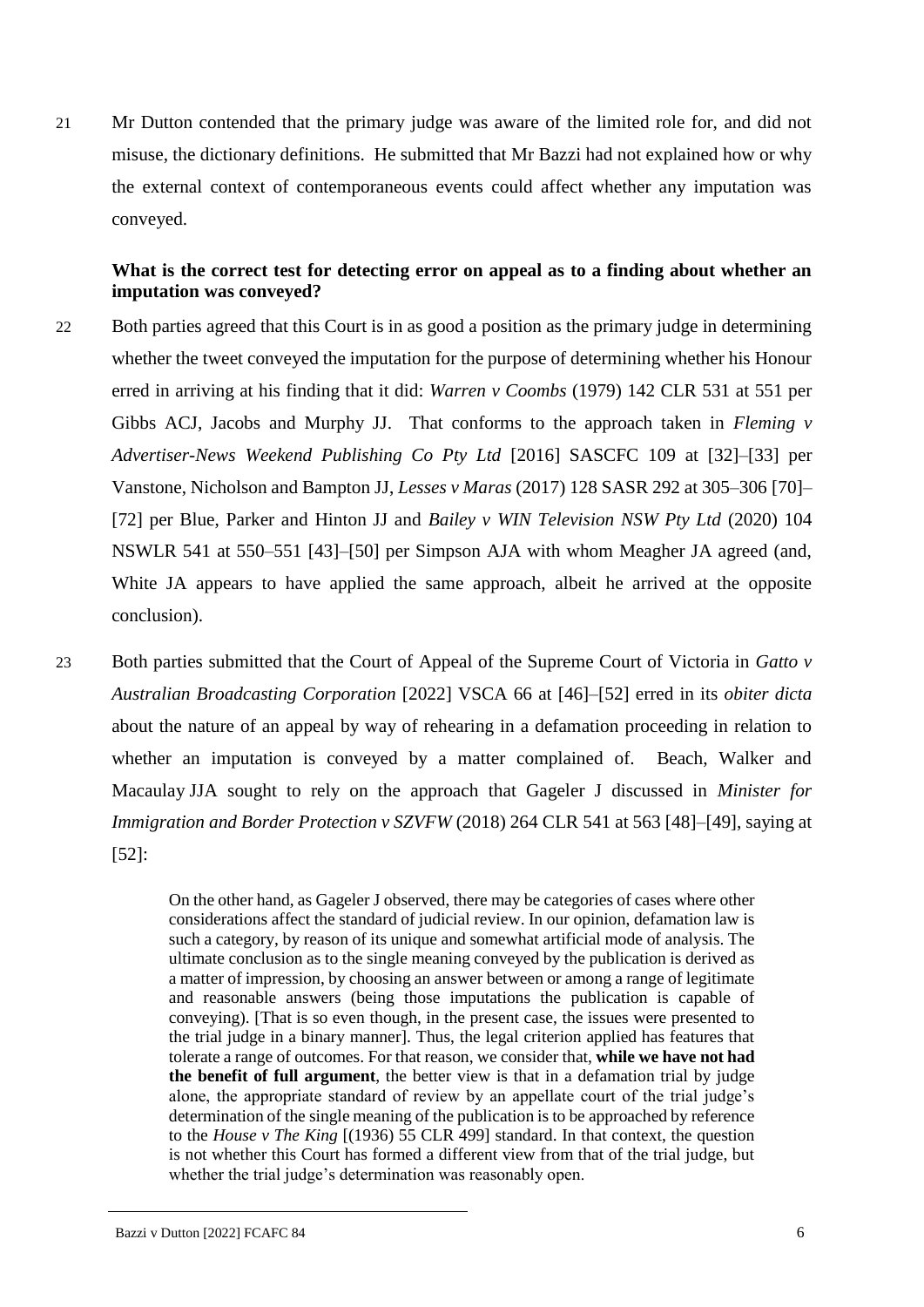(emphasis added)

- 24 We also did not have full argument on this question. However, *SZVFW* 264 CLR 541 concerned a trial judge's finding that the decision of the administrative decision-maker was legally unreasonable. The Court held that such a judicial decision did not attract the principles in *House v The King* (1936) 55 CLR 499 (*SZVFW* 264 CLR at 552 [18] per Kiefel CJ, 565– 566 [55] per Gageler J, 574–575 [85]–[87] and 580 [117] per Nettle and Gordon JJ, 593–594 [154]–[155] per Edelman J). Rather, the Court held that such a decision was susceptible of only one answer, namely whether the administrative decision was, or was not, legally unreasonable.
- 25 The question whether a publication conveys an imputation is equally one that requires a tribunal of fact, be it judge or jury, to decide objectively. The question for decision is whether an ordinary reasonable reader, listener or viewer would understand that the publication conveys the alleged imputation. The test uses the objective standard of reasonableness, based on how that hypothetical person would understand the matter complained of.
- 26 If the observations in *Gatto* [2022] VSCA 66 at [52] were correct, an appeal in an action based on negligence (namely what a reasonable person would do in the circumstances) would also fall within the *House v The King* 55 CLR 499 principles. In my opinion, the better view is that in an appeal by way of rehearing under s 27 of the *Federal Court of Australia Act 1976* (Cth), from a finding that an imputation is, or is not, conveyed by a publication, the Court must have regard to the evidence given in the proceeding from which the appeal arises and "has power to draw inferences of fact" in accordance with the principles that Bell, Gageler, Nettle and Edelman JJ stated in *Lee v Lee* (2019) 266 CLR 129 at 148–149 [55]. In such a case, as Gibbs ACJ, Jacobs and Murphy JJ had held earlier in *Warren* 142 CLR at 551, an appellate court must decide whether or not it conveyed an imputation on "the proper inferences to be drawn from facts which are undisputed", being the publication complained of, by applying the well understood legal test of how an ordinary reasonable reader, listener or viewer would understand it.
- 27 In *Chau v Australian Broadcasting Corporation* (2021) 386 ALR 36 at 46 [34] and [36], Rares J explained the objective nature of the evaluation by a tribunal of fact as to how an ordinary reasonable reader would understand a matter complained of:

[34] The cases have been concerned to formulate an objective, but reasonably adaptive, construct to encapsulate all of the characteristics of the ordinary reasonable viewer (or reader or listener, depending on the medium of publication). When almost all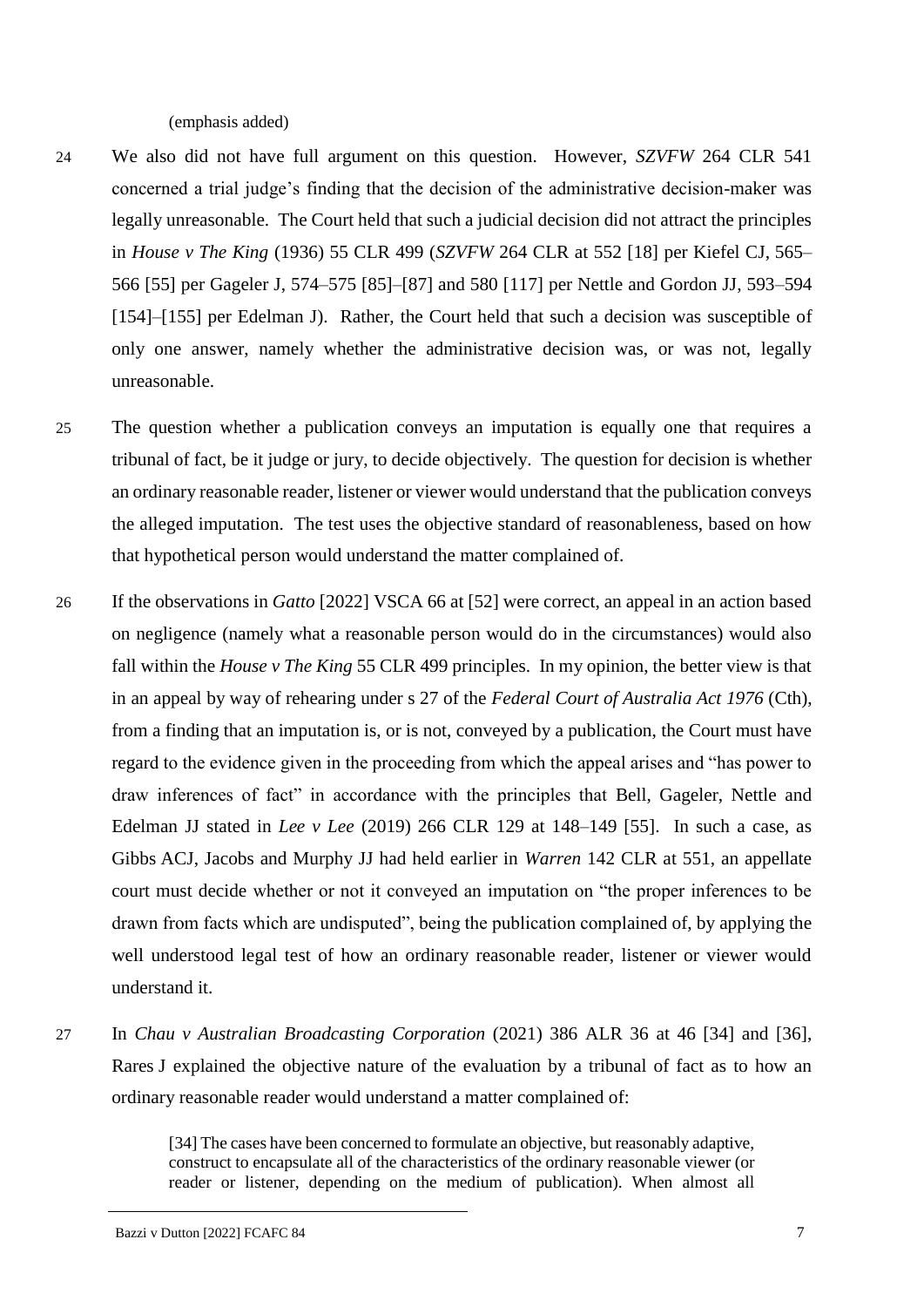defamation actions in the nation's four most populous States were tried by jury, Brennan J (with whom Gibbs CJ, Stephen, Murphy and Wilson JJ agreed), in *Readers Digest Services Pty Ltd v Lamb* (1982) 150 CLR 500 at 505–506, explained how jurors needed to approach their task in deciding whether a particular meaning was conveyed by a publication. He said (at 506):

Whether the alleged libel is established depends upon **the understanding of the hypothetical referees who are taken to have a uniform view of the meaning of the language used, and upon the standards, moral or social, by which they evaluate the imputation they understand to have been made. They are taken to share a moral or social standard by which to judge the defamatory character of that imputation** (*Byrne v. Deane* ([1937] I KB 818, at 833), being a standard common to society generally (*Miller v. David* ((1874) LR 9 CP 118); *Myroft v. Sleight* ((1921) 90 LJ KB 883); *Tolley v. J.S. Fry & Sons Ltd.* ([1930]1 K.B. 467, at 479).

(emphasis added)

…

[36] The essential characteristics of the "hypothetical referees" are that they are, *first*, ordinary members of the community, *secondly*, reasonable people and *thirdly*, the reflex of how such persons would have understood the publication complained of when and in the circumstances they saw, read or listened to it.

28 The determination of whether a publication conveys an imputation is an objective fact (as distinct from the anterior enquiry of whether it is capable of conveying such a meaning which is a question of law: see *Mirror Newspapers Limited v Harrison* (1982) 149 CLR 293; *Capital & Counties Bank v Henty* (1882) 7 App Cas 741 at 776 per Lord Blackburn). There cannot be a range of possible outcomes when a tribunal of fact applies the objective test for determining whether the ordinary reasonable reader, listener or viewer would understand a publication to have conveyed an imputation. A publication either conveys a meaning or it does not. The answer to that question cannot be, like beauty, in the eyes of the beholder.

## **Consideration – did the natural and ordinary meaning of the tweet convey the imputation?**

29 In *Stocker* [2020] AC at 605–606 [41]–[43], Lord Kerr JSC said:

[41] The fact that this was a Facebook post is critical. The advent of the 21st century has brought with it a new class of reader: the social media user. **The judge tasked with deciding how a Facebook post or a tweet on Twitter would be interpreted by a social media user must keep in mind the way in which such postings and tweets are made and read.**

[42] In *Monroe v Hopkin*s [2017] 4 WLR 68, Warby J at para 35 said this about tweets posted on Twitter:

"The most significant lessons to be drawn from the authorities as applied to a case of this kind seem to be the rather obvious ones, that **this is a conversational medium; so it would be wrong to engage in elaborate**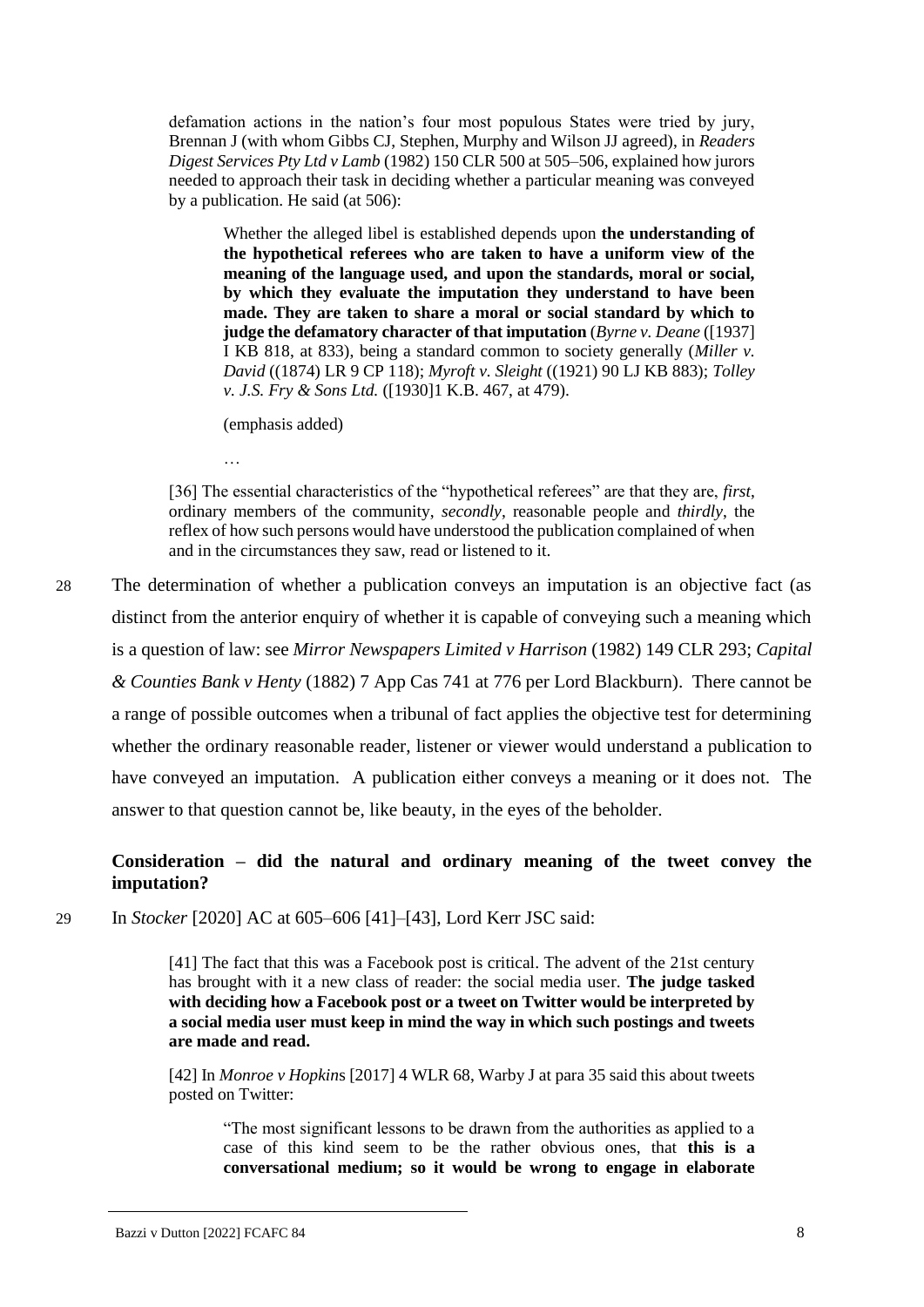**analysis of a 140 character tweet; that an impressionistic approach is much more fitting and appropriate to the medium; but that this impressionistic approach must take account of the whole tweet and the context in which the ordinary reasonable reader would read that tweet. That context includes (a) matters of ordinary general knowledge; and (b) matters that were put before that reader via Twitter**."

[43] I agree with that, particularly the observation that **it is wrong to engage in elaborate analysis of a tweet**; it is likewise unwise to parse a Facebook posting for its theoretically or logically deducible meaning. The imperative is to ascertain how a typical (ie an ordinary reasonable) reader would interpret the message. That search should reflect the circumstance that this is a casual medium; **it is in the nature of conversation rather than carefully chosen expression; and that it is pre-eminently one in which the reader reads and passes on.**

(emphasis added)

30 In *Trkulja v Google LLC* (2018) 263 CLR 149 at 160–161 [32] Kiefel CJ, Bell, Keane, Nettle

and Gordon JJ said of the task of ascertaining the meaning that a publication conveys:

**…that exercise is one in generosity not parsimony.** The question is not what the allegedly defamatory words or images in fact say or depict but **what a jury could reasonably think they convey to the ordinary reasonable person** (*Favell* [*v Queensland Newspapers Pty Ltd*] (2005) 79 ALJR 1716 at 1719 [6]; 221 ALR 186 at 189 per Gleeson CJ, McHugh, Gummow and Heydon JJ …); and it is often a matter of first impression. **The ordinary reasonable person is not a lawyer who examines the impugned publication over-zealously but someone who views the publication casually and is prone to a degree of loose thinking** (*Morgan v Odhams Press Ltd*  [1971] 1 WLR 1239 at 1245; [1971] 2 All ER 1156 at 1162–1163 per Lord Reid). He or she may be taken to "read between the lines in the light of his general knowledge and experience of worldly affairs" (*Lewis* [*v Daily Telegraph Ltd*] [1964] AC 234 at 258 per Lord Reid; *Favell* (2005) 79 ALJR 1716 at 1719–1720 [10]; 221 ALR 186 at 190 per Gleeson CJ, McHugh, Gummow and Heydon JJ), but **such a person also draws implications much more freely than a lawyer, especially derogatory implications** (*Lewis* [1964] AC 234 at 277 per Lord Devlin; *Chakravarti v Advertiser Newspapers Ltd* (1998) 193 CLR 519 at 573–574 [134] per Kirby J; *Favell* (2005) 79 ALJR 1716 at 1720 [11]; 221 ALR 186 at 190 per Gleeson CJ, McHugh, Gummow and Heydon JJ), and takes into account emphasis given by conspicuous headlines or captions (*Mirror Newspapers Ltd v World Hosts Pty Ltd* (1979) 141 CLR 632 at 646 per Aickin J; [*John Fairfax Publications Pty Ltd v*] *Rivkin* (2003) 77 ALJR 1657 at 1661–1662 [26]; 201 ALR 77 at 83 per McHugh J; at 1699 [187] per Callinan J; Favell (2005) 79 ALJR 1716 at 1719 [8]; 221 ALR 186 at 189 per Gleeson CJ, McHugh, Gummow and Heydon JJ). Hence, as Kirby J observed in *Chakravarti v Advertiser Newspapers Ltd* ((1998) 193 CLR 519 at 574 [134]), "[w]here words have been used which are imprecise, ambiguous or loose, **a very wide latitude will be ascribed to the ordinary person to draw imputations adverse to the subject**".

(emphasis added)

31 In *Mirror Newspapers Ltd v World Hosts Pty Ltd* (1979) 141 CLR 632 the headline of a newspaper article, in large print, stated: "CAPRICE OWNER DECLARED BANKRUPT BY COURT". The owner of the Caprice restaurant was the plaintiff company. The article never referred to the company but reported on a sequestration order made against the estate of the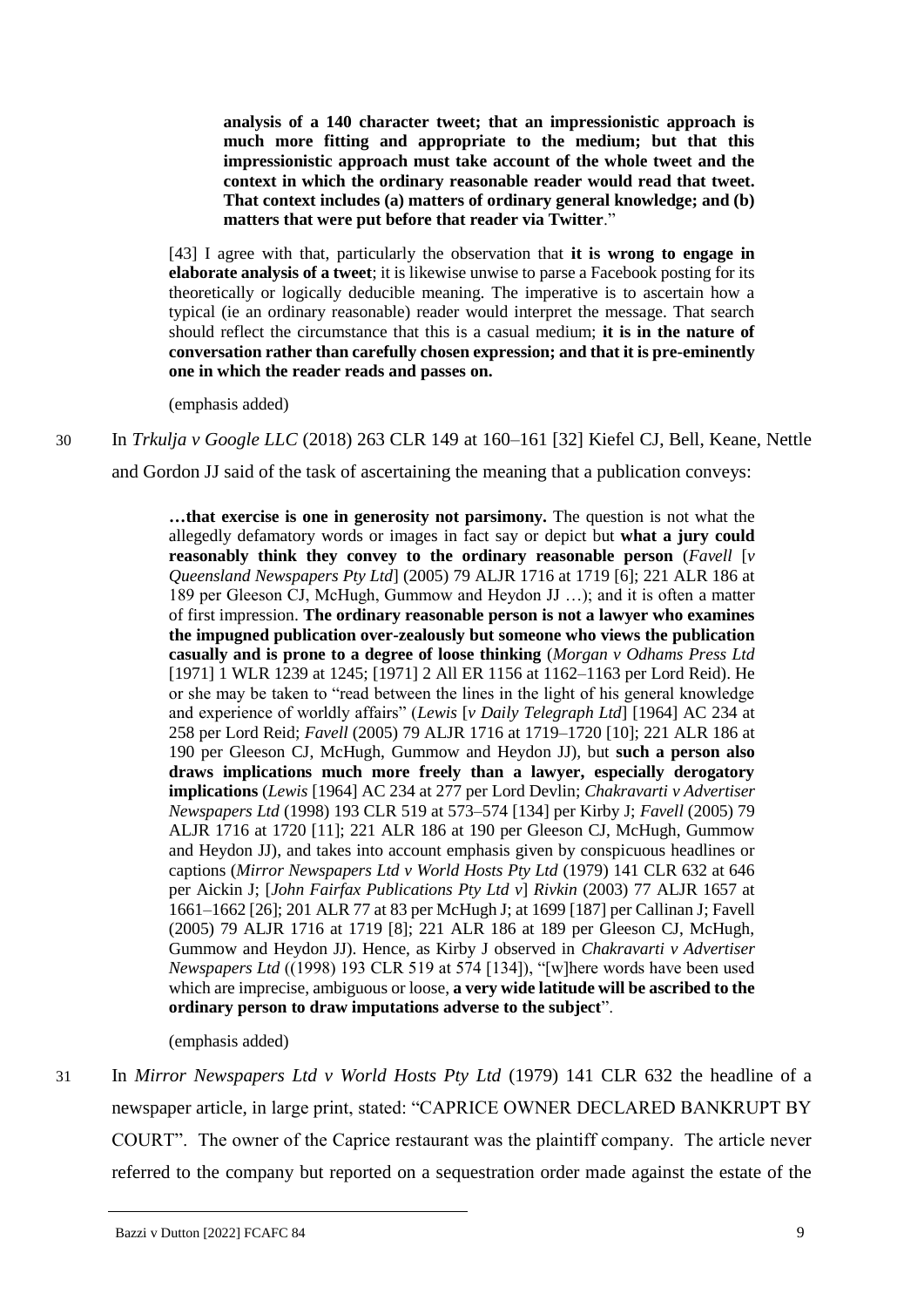individual restaurateur associated in the public mind with running the restaurant business. The High Court upheld the verdict of the jury finding that the article was defamatory of the company because, read as a whole, it was capable of conveying, to readers who knew that it was the owner of the restaurant, the imputation that the company was financially insecure. Mason and Jacobs JJ, with whom Gibbs J and Stephen J agreed (at 635), said that the headline, in isolation, was capable of conveying that imputation and so was the article read as a whole (at  $640-641$ ). They said (at 642):

Certainly **the only statement made about the owner is that contained in the headline** and there the expression is "declared bankrupt". But the reader would not necessarily accept the hypothesis that the reference to the owner was an error and might consider that the expression "declared bankrupt" in reality meant in financial difficulties or was insolvent.

(emphasis added)

- 32 Aickin J agreed with that analysis (at 646) but added, in relation to the large headline, "the emphasis supplied by the publisher is, however, not to be ignored".
- 33 Of course, while it is always necessary to read a matter complained of as a whole through the eyes of an ordinary reasonable reader, a defamatory imputation can be conveyed by part only of the publication. And, in *Kemsley v Foot* [1952] AC 345 at 355, Lord Porter discussed the question of whether Michael Foot, the editor of *Tribune* which had published an article with the headline "Lower than Kemsley", could rely on a defence of fair comment even though Lord Kemsley and his newspapers were never mentioned again in the article, saying:

Although the article complained of uses the phrase "Lower than Kemsley," that language is accompanied by an attack on Lord Beaverbrook's papers, and it is at least arguable that the attack is on the Kemsley Press and not on Lord Kemsley's personal character save in so far as it is exhibited in the press for which he is responsible.

34 In this case, the primary judge did not explain in his reasons why the ordinary reasonable reader would have understood that the tweet conveyed the imputation. His Honour's reasons at [62] do not explain how he moved from the meaning of "apologist" that he found at [54] and [55], namely, a person who defends someone or something, to the meaning that Mr Dutton is a person who "excuses rape". His Honour focussed on Mr Bazzi's six word statement but did not examine whether the reader would understand it in the context of the tweet as a whole or by having regard to his earlier finding that the nature of Twitter is that the maximum 280 characters in a tweet enables Twitter users "to provide short comments on the issues of the day and to assume some knowledge by readers of those issues".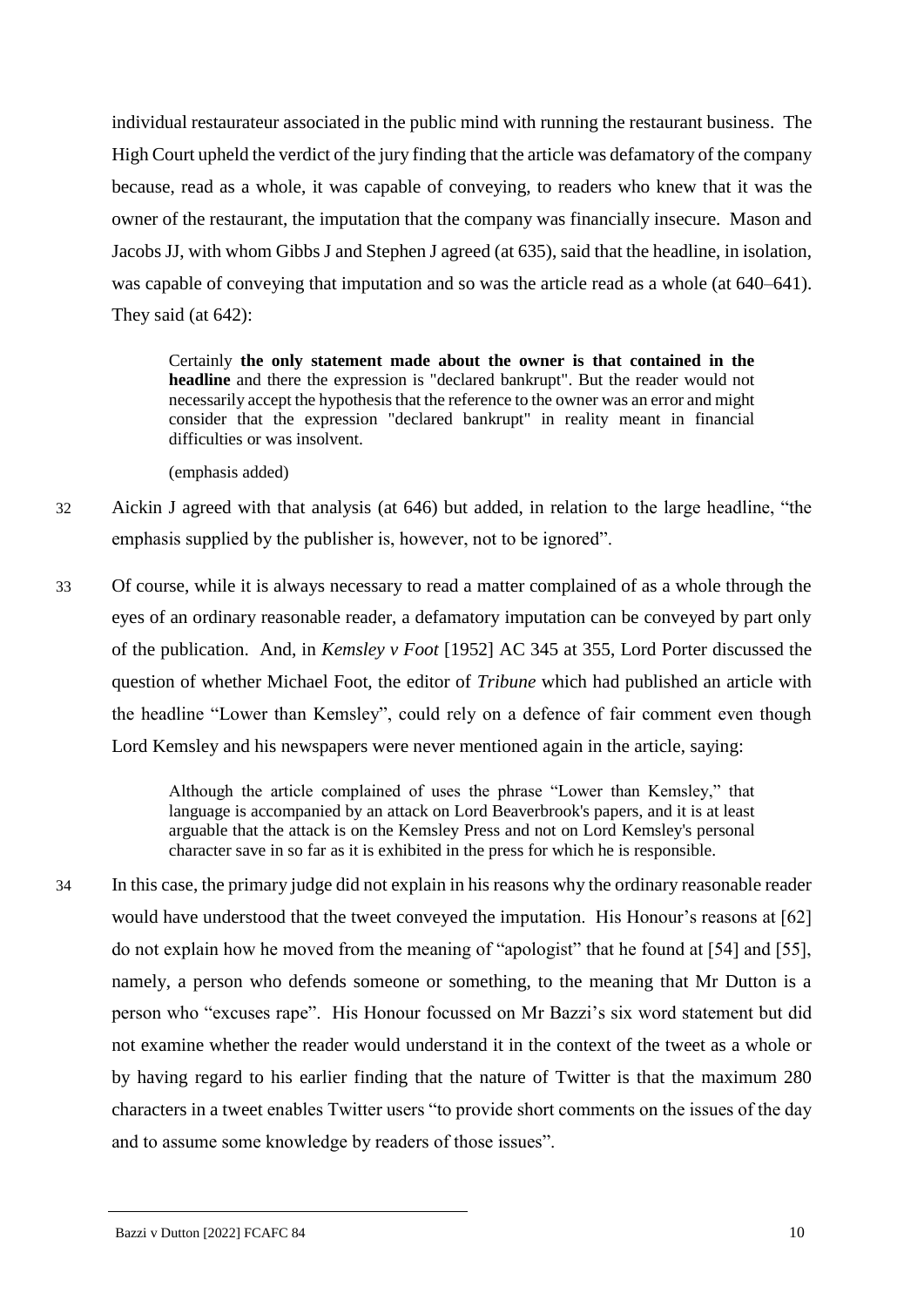- 35 *The Guardian* material suggested that Mr Dutton was at least sceptical about the allegations of rape by the Nauru women. *The Guardian* material did not convey that Mr Ditton had any view about the crime of rape or about rapists; rather it was focussed on his sceptical response to the women's claims of rape. The remarks attributed to Mr Dutton suggested that he did not accept the truth of the Nauru women's allegations of rape at face value but rather said their claims were a ploy to obtain a favourable migration outcome.
- 36 In addition, as a matter of general background, the reader would have been aware that the Twitter "conversation" on 25 February 2021 and the issues of that day, included discussion of Ms Higgins's allegations of rape.
- 37 We reject Mr Bazzi's argument that the reader would understand the tweet having regard to what his Honour set out as the "**external context**" of what had occurred on 25 February 2021, namely how Mr Dutton had dealt with Ms Higgins's allegations or claims of rape and his defence about his handling of those, in particular, his comment that the Police had not given him "the she said, he said details".
- 38 The external context cannot be referred to in a case such as this to affect the meaning that a publication conveys to a reader. Where a reader has knowledge of an extrinsic fact, that is not within the community's general knowledge, and is not stated in the matter complained of, in order to assert that such knowledge will affect the meaning a publication conveys, an applicant or plaintiff must plead the fact to support an innuendo meaning: *Lewis v Daily Telegraph Ltd*  [1964] AC 234 at 280–281 per Lord Devlin. He gave the now well-known example of why the extrinsic fact must be pleaded (at 278):

I have said that a derogatory implication might be easy or difficult to detect; and, of course, it **might not be detected at all, except by a person who was already in possession of some specific information**. Thus, to say of a man that he was seen to enter a named house would contain a derogatory implication for anyone who knew that that house was a brothel but not for anyone who did not.

(emphasis added)

39 It may be accepted that the reader could have garnered some knowledge that on 25 February 2021 Mr Dutton had made some statements about Ms Higgins and her allegations. However, the external context cannot be used to affect the meaning that the reader would ascertain from reading the tweet because Mr Dutton did not plead any extrinsic facts necessary to be known in order to affect the natural and ordinary meaning of the tweet. Nor can Mr Bazzi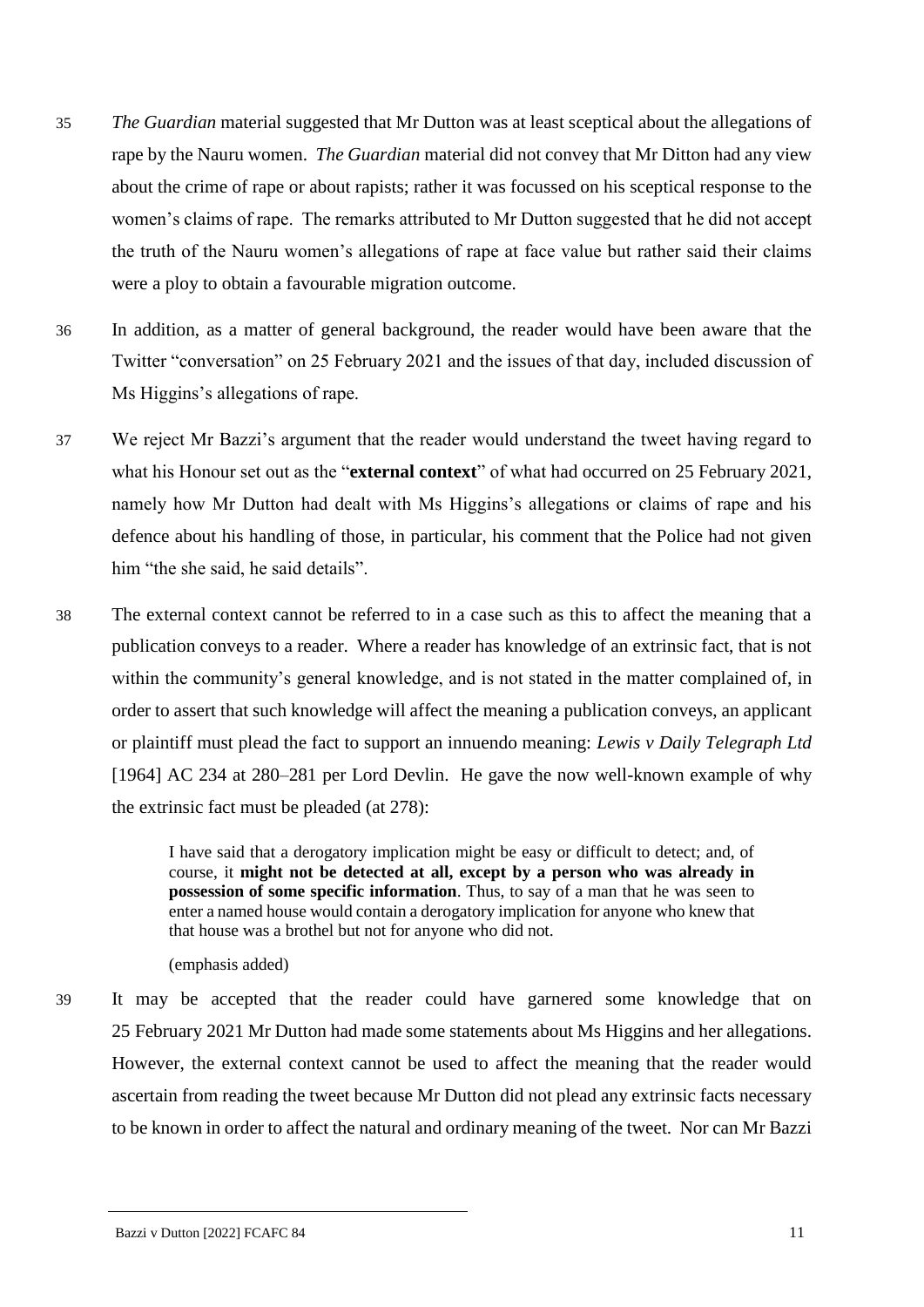call any unpleaded facts in aid of his argument as to what the reader would understand the tweet to convey.

- 40 In our opinion, the primary judge erred in his reasoning process because he did not explain how the reader would understand the whole (or any part) of the tweet to convey the imputation. The meaning his Honour found for the word "apologist" was not that of an excuser but of a defender. A person who defends another's position expresses support or justification for it. A person who excuses another or a position explains away or diminishes its significance. Yet his Honour did not give any reason for the conclusion that the reader would have understood the tweet to convey that Mr Dutton excuses rape. The primary judge appears to have approached the question of whether the tweet conveyed the imputation as a binary choice between the meaning he elicited from Mr Bazzi's then counsel and the one Mr Dutton had pleaded. However, that approach did not address whether the imputation, in fact, was conveyed by the tweet.
- 41 The reader would understand that Mr Bazzi's six word statement was intended to convey a derogatory view of Mr Dutton in connection with what he said about rape. The reader would read on to absorb, in the fleeting way a reader of a tweet does, the content of *The Guardian*  material. He or she would notice that its theme is Mr Dutton's scepticism about the Nauru women's claims of rape and his accusation that they had made them for an ulterior purpose. The reader would perceive that the message in the tweet consisted of both parts, Mr Bazzi's six word statement and *The Guardian* material, read together.
- 42 The question then is what would the reader understand the tweet conveyed about Mr Dutton?
- 43 By themselves, Mr Bazzi's six words can mean that Mr Dutton defends rape or is a defender of rape. But it is unlikely that such a meaning would occur to the reader, reasonably, from the content of the tweet including *The Guardian* material. The reader would be drawn to the conclusion that the tweet was saying something else and that "apologist" as used in it did not have its literal meaning.
- 44 However, the quandary in which the reader would be placed, would not warrant him or her drawing an implication that the tweet conveyed that Mr Dutton *excuses* rape. In *Harrison* 149 CLR at 301 Mason J, with whom Gibbs CJ, Wilson and Brennan JJ agreed, said:

A distinction needs to be drawn between the reader's understanding of what the newspaper is saying and judgments or conclusions which he may reach as a result of his own beliefs and prejudices. **It is one thing to say that a statement is capable of**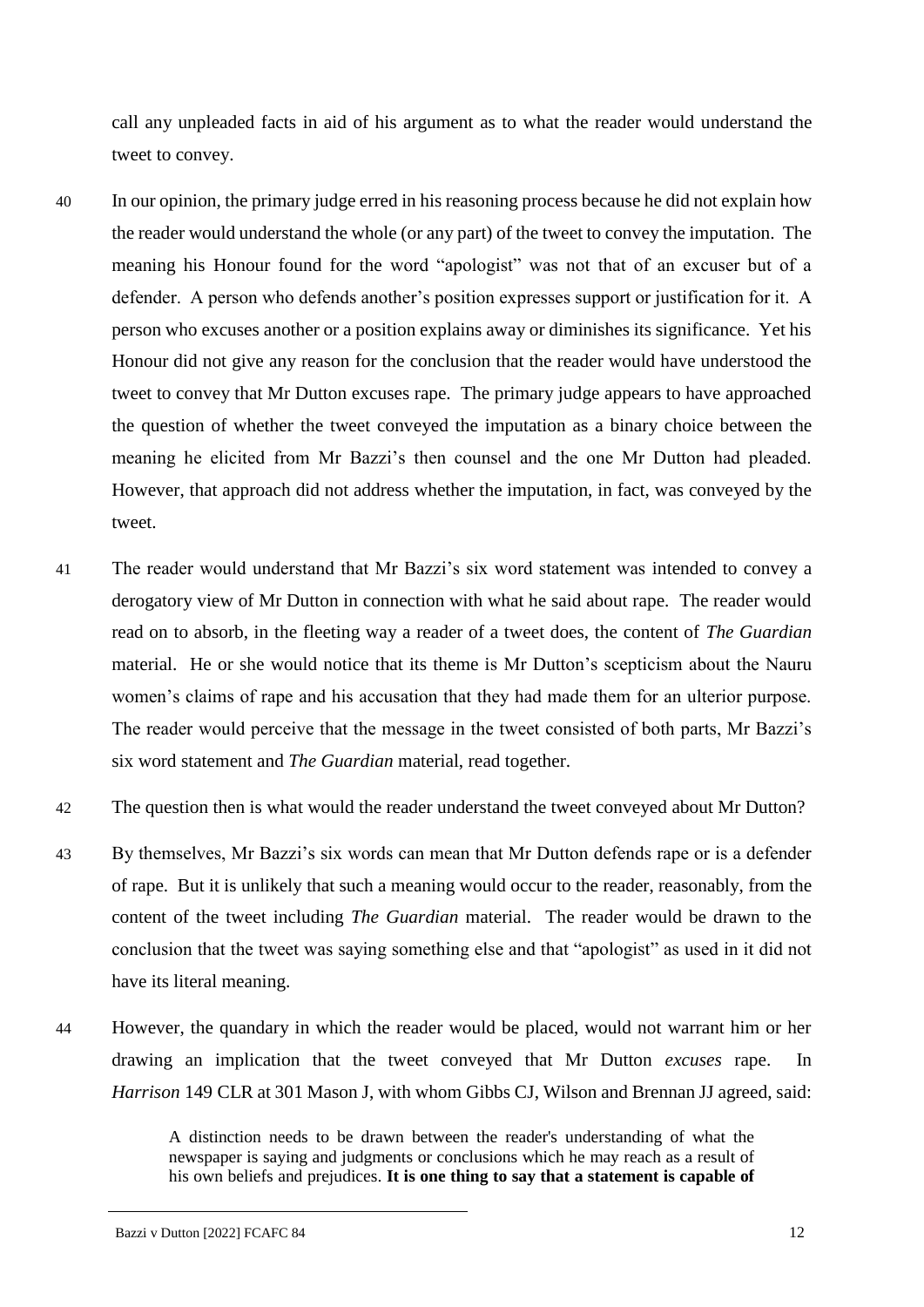**bearing an imputation defamatory of the plaintiff because the ordinary reasonable reader would understand it in that sense, drawing on his own knowledge and experience of human affairs in order to reach that result**. It is quite another thing to say that a statement is capable of bearing such an imputation merely because it excites in some readers a belief or prejudice from which they proceed to arrive at a conclusion unfavourable to the plaintiff. The defamatory quality of the published material is to be determined by the first, not by the second, proposition. Its importance for present purposes is that it focuses attention on what is conveyed by the published material in the mind of the ordinary reasonable reader.

(emphasis added)

45 We reject Mr Dutton's argument that the six word statement conveyed the imputation in a manner that was independent of the content of the tweet read as a whole. The tweet was not presented to the reader as conveying two separate criticisms of Mr Dutton of the kind Lord Denning discussed in *Plato Films Ltd v Speidel* [1961] AC 1090 at 1142–1143. There, counsel for the publisher argued that the way a plaintiff framed his cause of action could prevent a defence of partial justification so as to entitle him to a verdict despite the real force of the publication. Lord Denning described, and dealt with, that example as follows:

> Suppose a newspaper said of a man: "He has murdered his father, stolen from his mother and does not go to church on Sundays," and the plaintiff brings a libel action complaining only of the imputation that he does not go to church. The defendants, said Mr. Gardiner, cannot justify the major charges of murder and theft, because the plaintiff has not complained of them. They cannot give evidence of them in mitigation of damages because they are only specific instances. What is, then, the position? It would, says Mr. Gardiner, be most unjust that the plaintiff should get damages for the minor matter when, if the jury had had the whole before them, they would have given him nothing. I agree it would. But the answer is that **the defendants**, who had produced such a piece of bathos, **would be entitled, in the apt words of Lord Coke, to "have showed all the words and the coherence of them**," see *Brittridge's Case* [(1602) 4 Co.Rep. 18b, 19b]: and the jury would no doubt only have given one farthing, as they did in *Cooke v. Hughes* [ (1824) Ry. & M. 112]. **In those cases the words so "cohered together" that it was necessary for the jury to see all the words in order to make a correct appreciation of their impact.**

(emphasis added)

46 In other words, a claimant can select an imputation on which to sue that is conveyed as part of a more defamatory publication because it conveys a separate and distinct meaning, the availability of which, as an imputation, is not modified or affected by the context. In Gerald Gardiner QC's example in *Speidel* [1961] AC at 1142–1143, the publication would convey three distinct imputations, namely that the claimant, *first*, was a murderer *secondly*, was a thief and *thirdly*, did not go to church, each of which would be actionable. Similarly in *World Hosts* 141 CLR at 642, the reader could draw an implication from the headline that the "Caprice owner" was the company, not the restaurateur who was made bankrupt.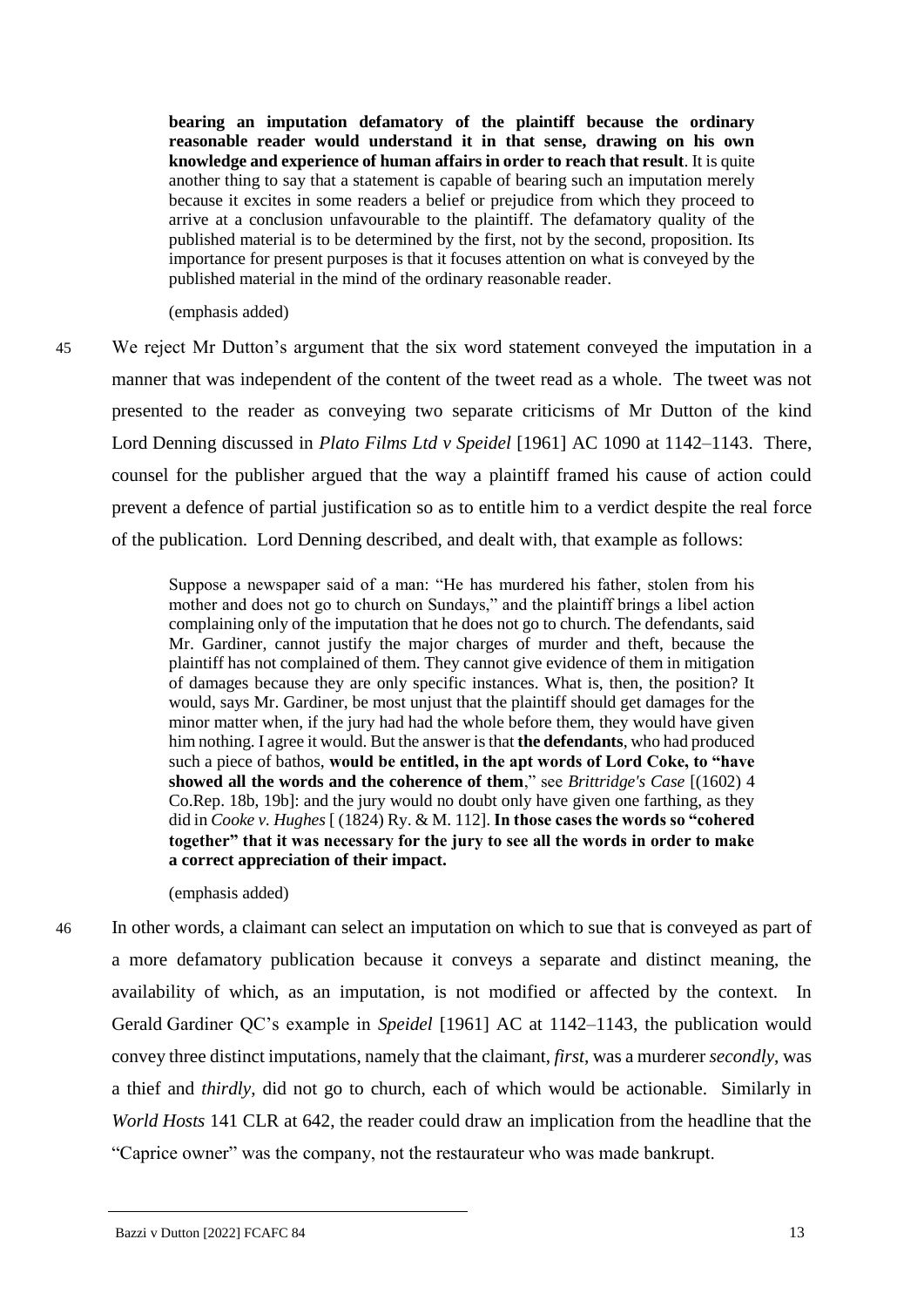- 47 At the end of the day, however, it is the general impression created in the mind of the ordinary reasonable reader of a publication that determines whether it conveys one or more imputations of and concerning a claimant. As Lord Devlin said in *Lewis* [1964] AC at 285 "it is the broad impression conveyed by the libel that has to be considered and not the meaning of each word under analysis". Similarly, in considering what a tweet conveys, Lord Kerr JSC cautioned against an elaborate analysis of the tweet or parsing of its content, because the medium has the nature of a conversation in which participants ordinarily correspond without using carefully chosen expressions: *Stocker* [2020] AC at 606 [43].
- 48 Thus, the two components of Mr Bazzi's tweet would convey to the reader that they were connected. The reader would think that the only reason that *The Guardian* material was part of the tweet was to illustrate, in some way, the point of his polemic denunciation of Mr Dutton as "a rape apologist". The broad impression is that the tweet is derogatory about Mr Dutton. However, the six word statement is anchored to the balance of the tweet. Whatever else it might convey, the ordinary reasonable reader would not gain the impression that it conveyed that Mr Dutton excuses rape. The proposition in the tweet is that Mr Dutton's scepticism about the Nauru women's claims of rape, expressed in *The Guardian* material, makes him, or supports Mr Bazzi's description of him as, a rape apologist. So understood, the tweet in its natural and ordinary meaning, characterises Mr Dutton's scepticism, about the woman's claims, as that of a rape apologist, as opposed to that of a person who excuses the actual crime of rape. The reader would not gain the impression that the tweet conveyed two messages. Rather, he or she would understand that the point that the tweet was conveying was that a "rape apologist" behaves in the way Mr Dutton had in expressing scepticism about the *claims* of rape. That is a far cry from conveying the meaning that he excuses rape itself.
- 49 Mr Dutton's submissions on the appeal did not articulate how the reader would understand the tweet to convey the imputation. The imputation is not the natural and ordinary meaning of either Mr Bazzi's six word statement, read as a discrete subject within the tweet as a whole, or a combination of all of the contents of the tweet. Whatever the tweet was saying about Mr Dutton defending rape, or otherwise imputing about his attitude to it, as a rape apologist, it is impossible to discern, how the reader reasonably could understand it to convey a meaning that Mr Dutton excuses rape. *The Guardian* material centres on *allegations* of rape, not the actual commission of it. When that material is read with Mr Bazzi's six words, the reader would conclude that the tweet was suggesting that Mr Dutton was sceptical about claims of

Bazzi v Dutton [2022] FCAFC 84 14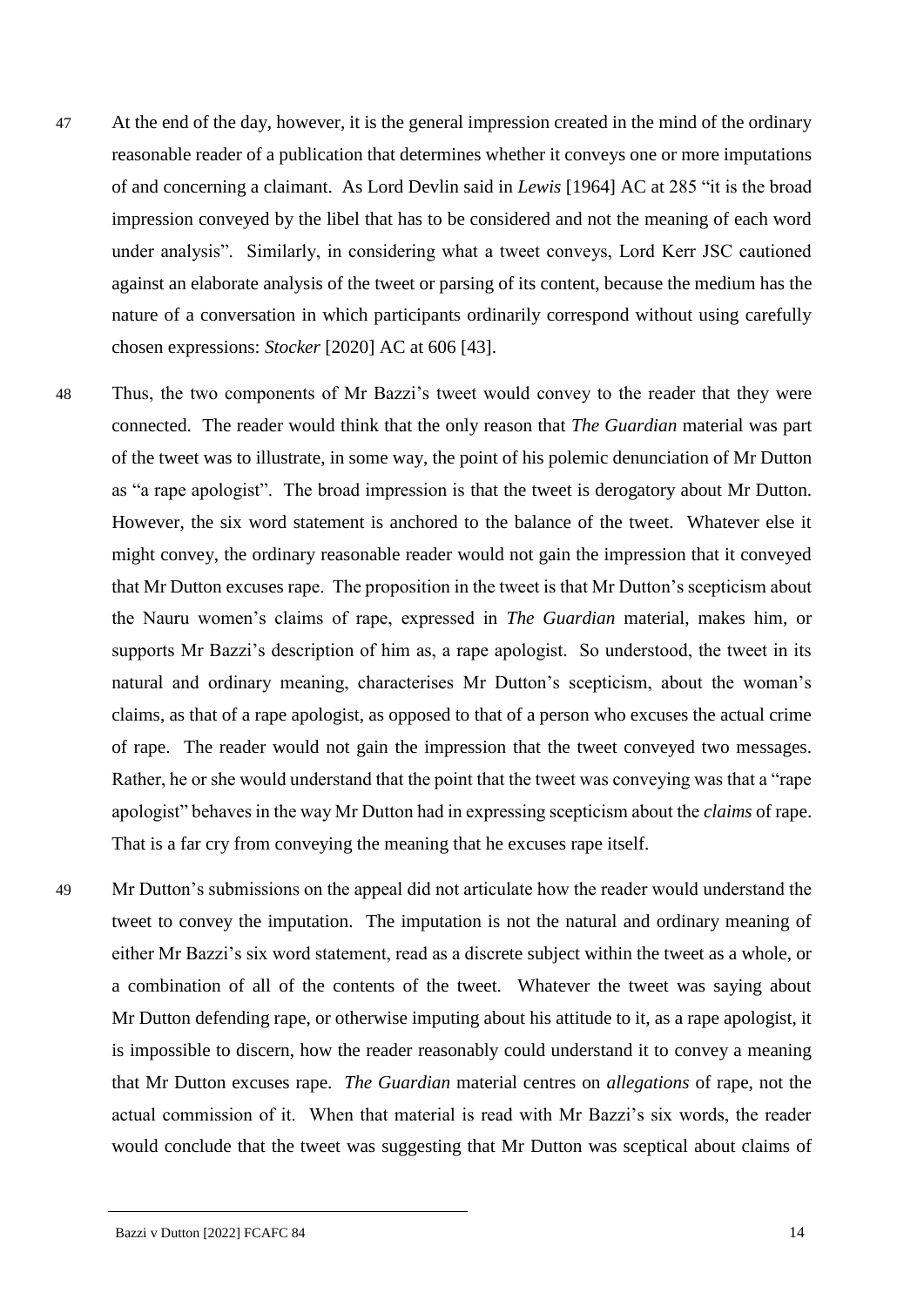rape and in that way was an apologist. But that is very different from imputing that he excuses rape itself.

## **Conclusion**

- 50 It is not sufficient that the tweet was offensive and derogatory. Mr Dutton had the onus to establish, on the balance of probabilities, that the reader reasonably would have understood that the tweet conveyed the imputation that he asserted it conveyed. In our opinion, he failed to discharge that onus so that the appeal must be allowed, the judgment entered for Mr Dutton in the sum of \$35,825 must be set aside and the proceeding dismissed.
- 51 Both parties asked to be heard on the issue of costs. That was because Mr Bazzi has raised crowd funding to support the engagement of his lawyers. The parties should file and serve any evidence on which they propose to rely together with written submissions limited to 3 pages within 7 days and any further evidence and written submissions in reply limited to 2 pages within a further 7 days.

I certify that the preceding fifty-one (51) numbered paragraphs are a true copy of the Reasons for Judgment of the Honourable Justices Rares and Rangiah.

Associate:

Dated: 17 May 2022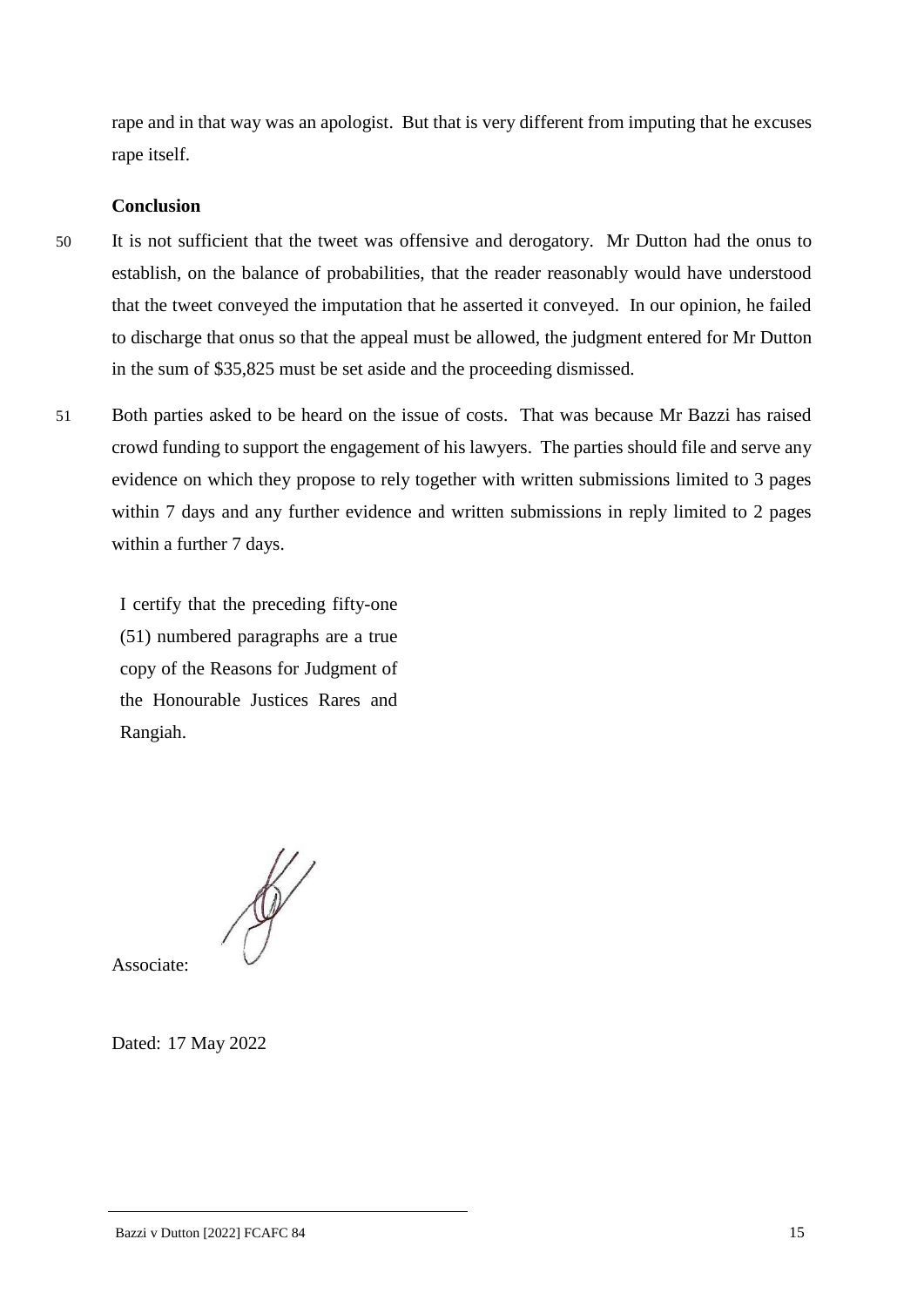## **REASONS FOR JUDGMENT**

## **WIGNEY J:**

- 52 The central question raised by this appeal is whether a 'tweet' a short message appearing on the social media platform Twitter – posted by the appellant, Mr Shane **Bazzi**, conveyed the defamatory imputation that the respondent, the Hon Peter **Dutton** MP, "excuses rape". The primary judge found that the tweet did convey that imputation: *Dutton v Bazzi* [2021] FCA 1474 (**Judgment**). Mr Bazzi contended that his Honour erred in so finding.
- 53 I agree with Rares and Rangiah JJ that the primary judge erred and that the impugned tweet did not convey the imputation that Mr Dutton excuses rape. Subject to the brief observations that follow, I also substantially agree with their Honours' reasons for so concluding.
- 54 The tweet, as it appeared to the ordinary reasonable reader of Twitter, is set out in full in the reasons of Rares and Rangiah JJ. The pertinent points about the tweet are: *first*, the words "Peter Dutton is a rape apologist" appear on the first line of the tweet immediately under Mr Bazzi's Twitter handle; *second*, a large photograph of Mr Dutton, a well-recognised public figure, appears immediately underneath the first line – with the words "The Guardian" superimposed on the lower right-hand corner of the photograph; *third*, the words: "Peter Dutton says women using rape and abortion claims as ploy to ge…" and (on the following line) "Home affairs minister says 'some people are trying it on' in an attempt to get to Australia from refugee centres on Nauru" appear below the photograph of Mr Dutton; and *fourth*, a symbol, which appears to resemble a link in a chain, together with the words "the guardian.com", appear immediately under the aforementioned text.
- 55 It is readily apparent that the tweet comprised both a statement by Mr Bazzi and words and a photograph extracted from an article which had been published in The Guardian, an online news service. It is also tolerably clear that Mr Bazzi's statement was about, or responsive to, the extract from The Guardian article.
- 56 The primary judge identified the principles that should be applied when assessing whether a publication conveyed a particular defamatory meaning or imputation. There is no suggestion that his Honour's summary of the relevant principles was in any way incorrect. His Honour's reasons, however, reveal that he misapplied those principles in at least three respects.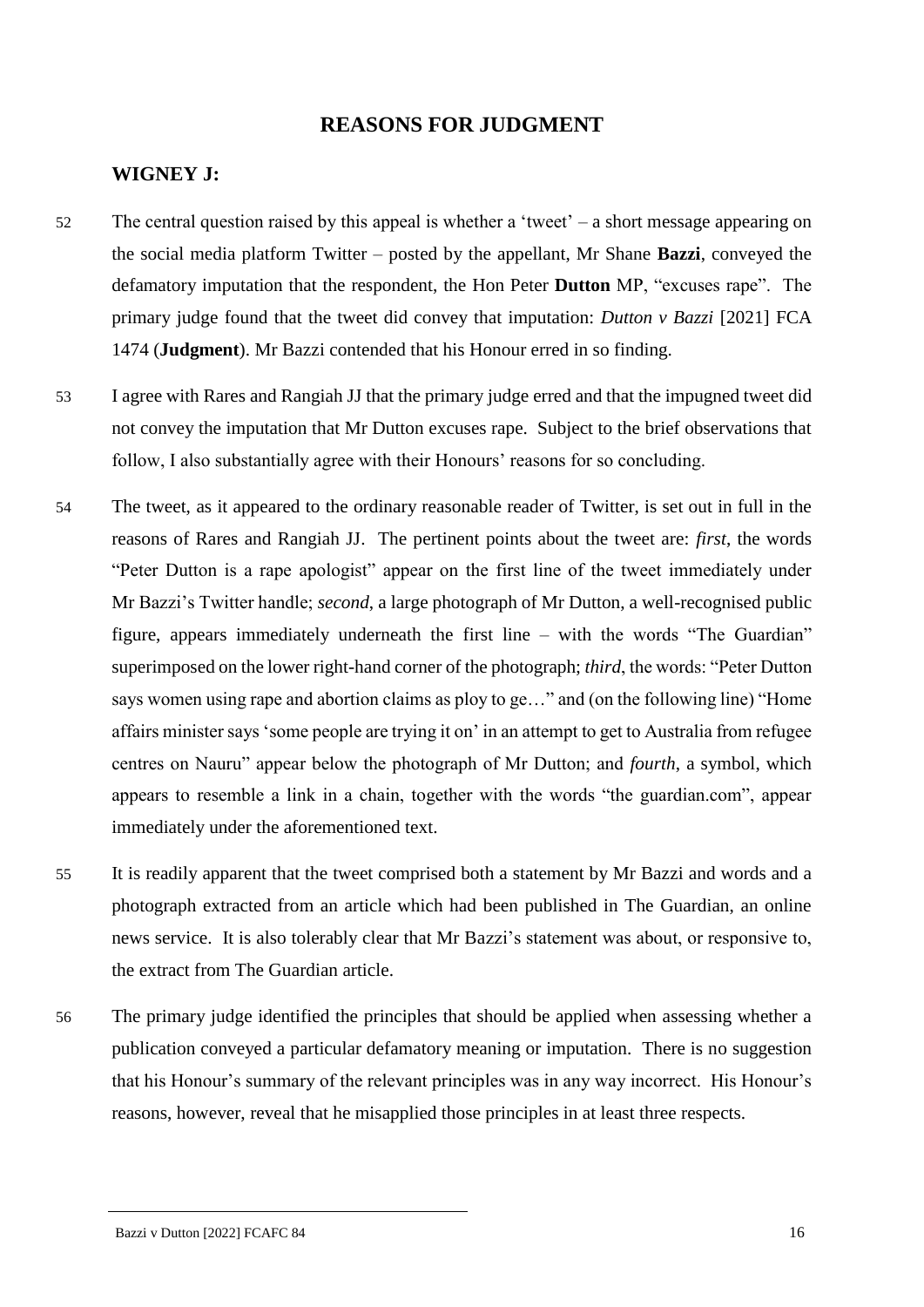- 57 The first error arises from the primary judge's consideration of how the ordinary reasonable Twitter reader would have read Mr Bazzi's tweet. In particular, his Honour unduly focussed on the first six words of the tweet and downplayed the significance of the balance of the tweet, which his Honour referred to as "the link".
- 58 According to the primary judge, the ordinary reasonable reader would have understood the first six words of the tweet to be Mr Bazzi's contribution – what he "sought to convey" or add to the "conversation" (Judgment [56]) – and that those words were "distinct" from the words in the balance of the tweet (Judgment [57]), which the reader would understand "were not Mr Bazzi's words": Judgment [56]. The opening line of the tweet – which the primary judge characterised as "Mr Bazzi's assessment of Mr Dutton" – would, his Honour reasoned, "have had an effect on the ordinary reasonable reader akin to the effect of the headline to a newspaper article, i.e., as giving an indication of what would be found by following the link": Judgment [58].
- 59 It followed, according to the primary judge, that the content of "the link" would not have had a significant effect on what the ordinary reasonable reader would have understood to be conveyed by the term "rape apologist" or the word "apologist" in the first line of the tweet. There was, the primary judge found, "no reason for the ordinary reasonable reader to think that the word 'apologist' was being used with other than its ordinary meaning" (Judgment [57]) and no basis for the Court to suppose "that the ordinary reasonable readers would, by reason of the content of the link, have understood the term 'rape apologist' was used with an idiosyncratic meaning": Judgment [59].
- 60 It was wrong for the primary judge, in analysing whether Mr Bazzi's tweet conveyed the alleged imputation, to dissect and segregate the tweet in the way he did. It was also wrong for his Honour to treat the opening line of the tweet as being akin to a headline in a newspaper article.
- 61 Twitter is a "conversational medium" which is appropriately analysed by way of an "impressionistic approach" that takes into account "the whole of the tweet and the context in which the ordinary reasonable reader would read that tweet", including "matters of ordinary general knowledge" and "matters that were put before that reader via Twitter": *Monroe v Hopkins* [2017] 4 WLR 68 at [35] (Warby J), referred to with approval in *Stocker v Stocker* [2019] UKSC 17; [2020] AC 593 at [42] (Lord Kerr). It is "wrong to engage in elaborate analysis of a tweet" because, like other social media platforms such as Facebook, it is "a casual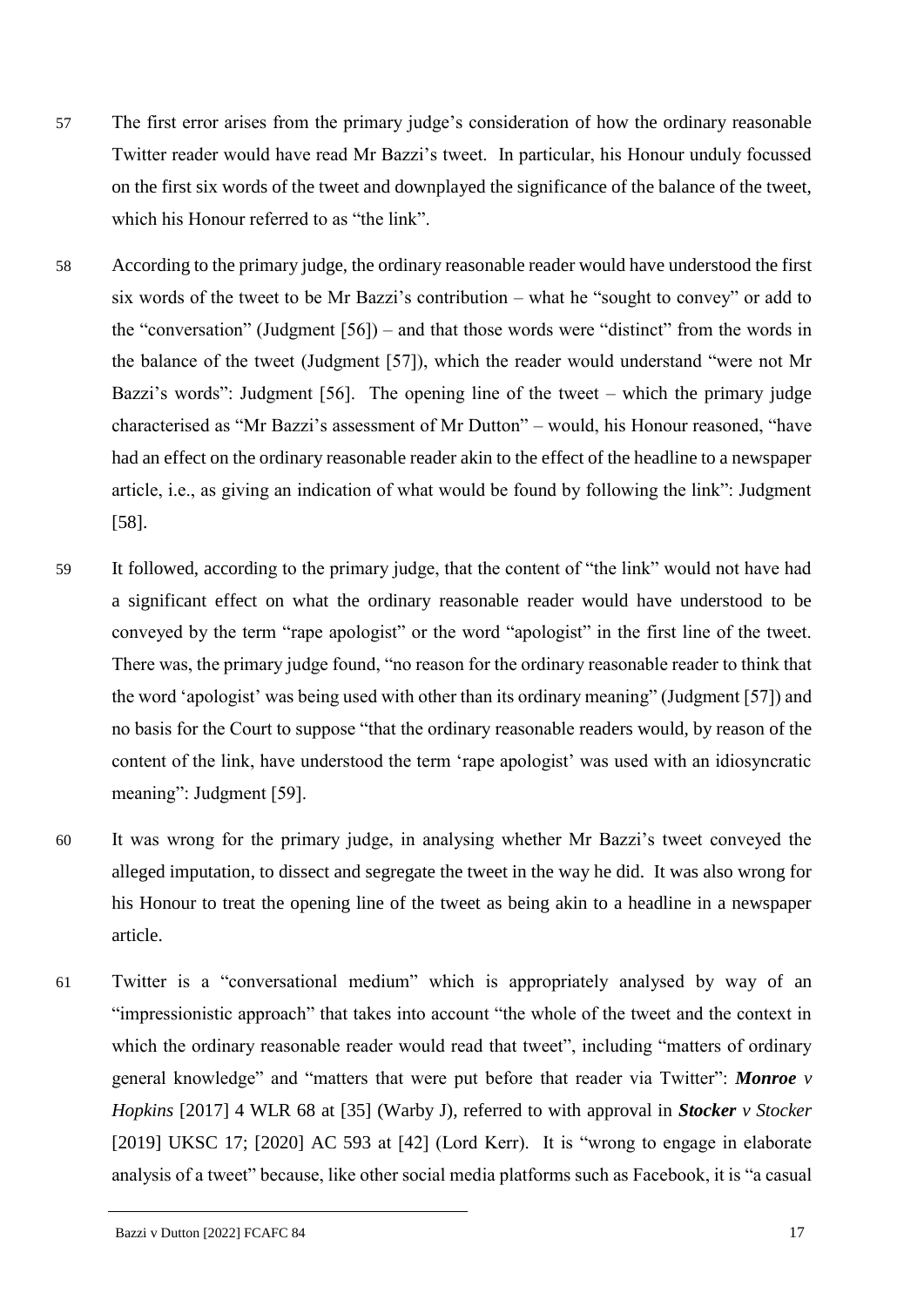medium; it is in the nature of conversation rather than carefully chosen expression" and is "preeminently one in which the reader reads and passes on": *Stocker* at [43] (Lord Kerr).

- 62 The ordinary reasonable Twitter reader would not parse and deconstruct Mr Bazzi's tweet in the way the primary judge did. They would not pause and reflect on each word, but would read the tweet quickly and scroll on to the next tweet. The broad and overall impression that the ordinary reasonable reader would have gleaned from the tweet is that Mr Bazzi was passing on content from an article in The Guardian about something that Mr Dutton had said, along with his comment or observation on that topic. Mr Bazzi was in effect saying, in respect of the extract from The Guardian article: "See what Peter Dutton has said – he is a rape apologist". The ordinary reasonable Twitter reader was, in all the circumstances, highly unlikely to have considered Mr Bazzi's comment or observation to be akin to a newspaper headline which simply gave an indication of what the reader would find by following the link. Rather, the reader would understand that Mr Bazzi's comment was specifically directed at, and directly responsive to, the content of the article which had been extracted in the tweet. The content of the tweet was inextricably linked.
- 63 It follows that Mr Bazzi's comment in the first line of the tweet must be understood in the context of what is conveyed by the words (and image) in the extract from The Guardian article, not as something distinct or separate to it. The ordinary reasonable reader, scrolling quickly through his or her Twitter feed, would consider the tweet as a whole and would have read and understood Mr Bazzi's comment in the first line having regard to the material that appeared as part of the incorporated extract from The Guardian article. The incorporated extract was as much a part of the tweet as the first line. It was not in some way subsidiary to, or of lesser significance than, Mr Bazzi's comment. It was wrong for the primary judge to downplay the significance of the incorporated words from The Guardian article and his Honour's statement, in that context, that there was "no reason for the ordinary reasonable reader to think that the word 'apologist' was being used with other than its ordinary meaning" (Judgment [57]) is, with respect, a *non sequitur*.
- 64 It should perhaps also be noted that, as Warby J pointed out in *Monroe*, it is also necessary to have regard to the context in which the ordinary reasonable reader would have read the tweet in question, including matters of general knowledge. The context in which the ordinary reasonable reader would have read Mr Bazzi's tweet included the public and political discussion and debate that was occurring at the time the tweet was posted. That discussion and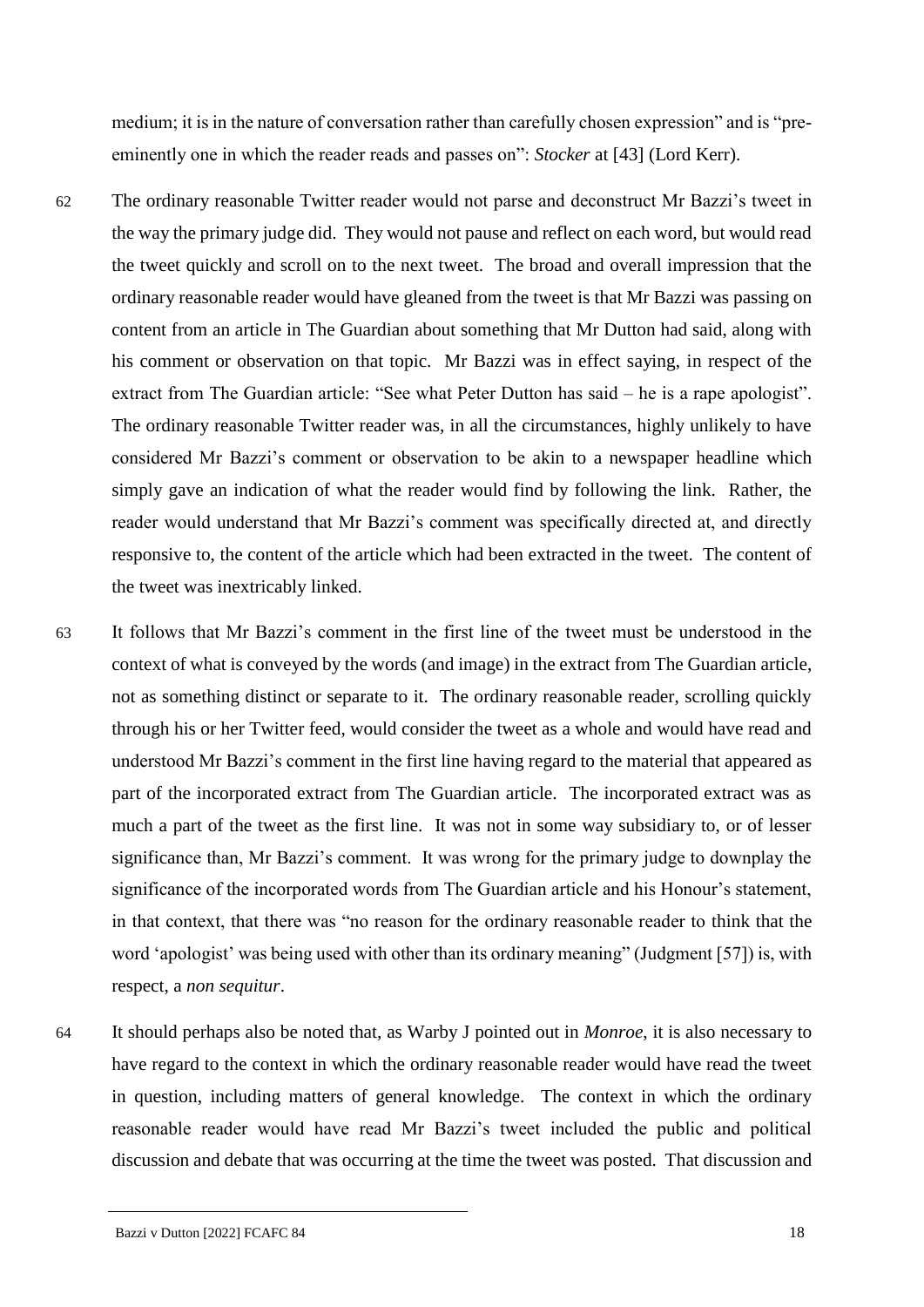debate centred on claims made by a member of staff of a Minister in the Commonwealth government that she had been raped by another staff member in a ministerial office in Parliament House. Mr Dutton was part of that discussion and debate because he had been briefed about the allegation by the Australian Federal Police, but had not immediately informed the Prime Minister about the allegation. Mr Dutton was reported, in that context, to have said that he had not been provided with the "she said, he said" details of the allegation. The ordinary reasonable reader would have understood that Mr Bazzi's tweet was engaging with Mr Dutton's input in that public discussion and debate.

- 65 The second error by the primary judge relates to his Honour's analysis of the tweet by reference to the meaning of individual words used in the tweet. His Honour's analysis and interpretation of the tweet was, it appears, overly influenced by dictionary definitions, not only of words used in the tweet, but also words used in the pleaded imputations. Such an approach is inconsistent with the "impressionistic approach" which is appropriate when considering the meaning conveyed by a tweet. It is entirely unrealistic to think that ordinary reasonable readers of tweets pause and reflect on the precise dictionary definitions of words used in a tweet.
- 66 The primary judge's overreliance on dictionary definitions is demonstrated not just by the detailed and elaborate references to the dictionary definitions and etymological origin of the word "apologist": Judgment [54]. Rather, his Honour's conclusion that the tweet conveyed the alleged imputation that Mr Dutton excuses rape can, in some respects, only be explained or understood by reference to dictionary definitions. His Honour first focussed on the ordinary meaning of the word "apologist". His Honour gleaned from numerous dictionary definitions that "the term 'apologist' means a person who defends someone or something": Judgment [54]. It is important to note, in this context, that none of the dictionary definitions of the word "apologist" identified by the primary judge refer to the word "excuse" or suggest that an apologist is someone who "excuses" someone or something. His Honour's summary of the meaning of "apologist" also excluded what appears to be a further or alternative element of the dictionary definitions: that an apologist is someone who apologises or makes an apology in speech or writing.
- 67 While the primary judge initially determined that an "apologist" is a person who defends someone or something, his Honour subsequently concluded, in effect, that an apologist is a person who excuses someone or something – that the ordinary reasonable reader would have understood that in asserting that Mr Dutton was a "rape apologist", Mr Bazzi was asserting that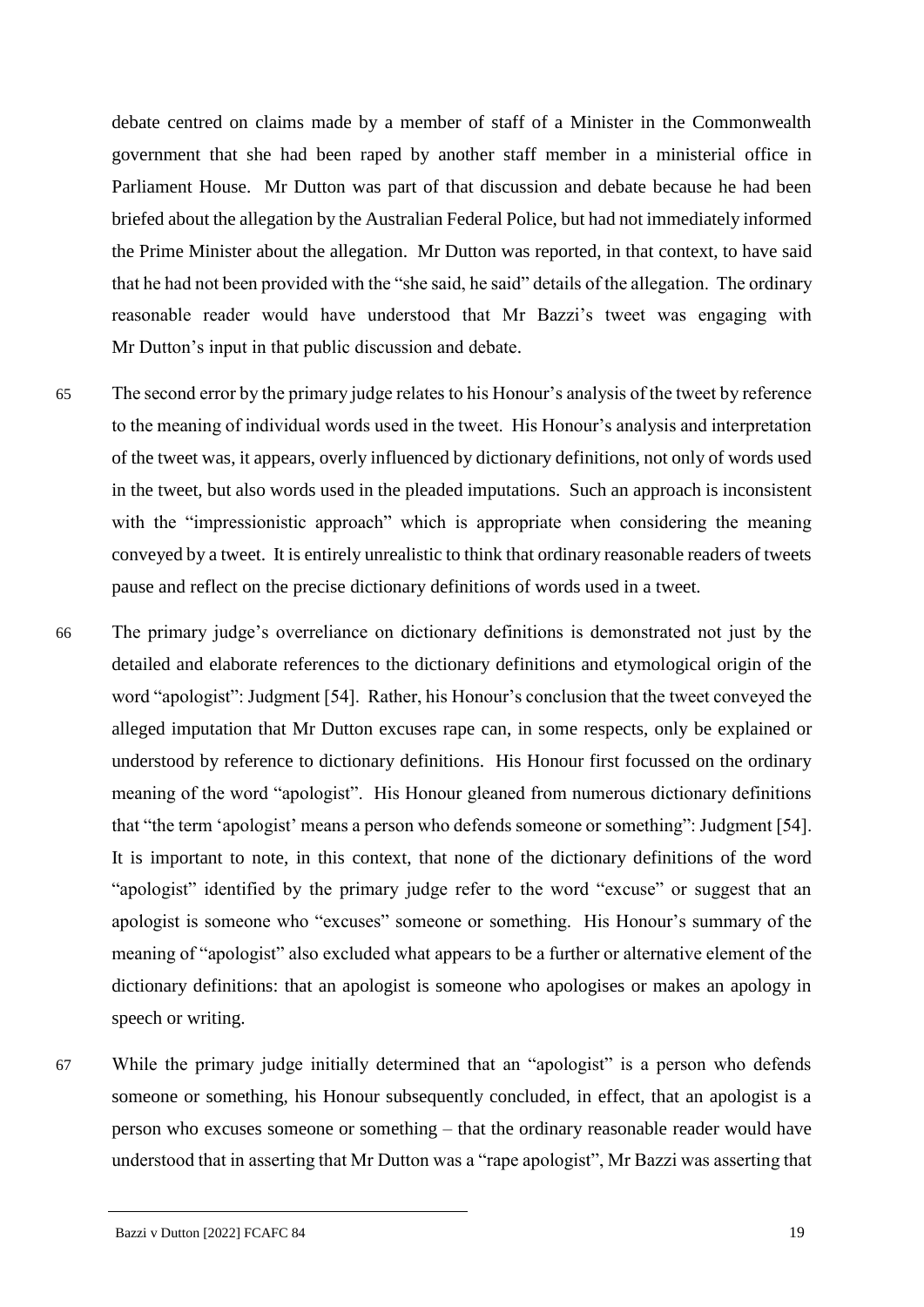Mr Dutton was a person who "excuses rape": Judgment [62]. How did his Honour get from "defends" to "excuses" when it came to the use and meaning of the word apologist in the tweet? The answer to that question is not entirely clear, but it appears that his Honour may have reached that conclusion having regard to the dictionary definition of "excuse". His Honour had regard to the dictionary definition of "excuse" when considering the meaning of the pleaded imputations. The dictionary definition of "excuse" selected by his Honour was that provided in the Macquarie Dictionary: "to regard or judge with indulgence; pardon or forgive; overlook (a fault etc)": Judgment [44]. His Honour also had regard to the dictionary definition of "condone" because that word was used in one of the other pleaded imputations. His Honour noted that, in common parlance, the word "condone" sometimes has a connotation of "tacit approval": Judgment [44].

- 68 In concluding that the tweet conveyed that Mr Dutton excuses rape, the primary judge appears to have returned to the dictionary definitions of "excuse" and "condone" because his Honour indicated that he was not satisfied that the tweet conveyed the more "extreme statement" that Mr Dutton tacitly approved rape: Judgment [62]. His Honour was therefore not satisfied that the tweet carried the imputation that Mr Dutton "condones" rape. It should be noted, however, that even the dictionary definition of "excuse" referred to by the primary judge does not include "defend". Nor does it otherwise align with the various dictionary definitions of the word "apologist". It accordingly remains somewhat of a mystery how the primary judge, having first considered that an apologist is someone who defends something or someone, arrived at the conclusion that an apologist is someone who excuses something or someone.
- 69 The primary judge was aware of the need for caution in applying dictionary definitions in the ascertainment of defamatory meaning: Judgment [50]. In *Stocker*, Lord Kerr made it plain that, in the context of ascertaining the meaning of a defamatory statement in a social media post, the meaning "is not fixed by technical, linguistically precise dictionary definitions, divorced from the context in which the statement was made": *Stocker* at [25]. It appears, however, that the primary judge failed to heed that warning, or failed to approach the dictionary definitions with sufficient caution.
- 70 It should finally be noted in relation to the use of dictionary definitions that there is some merit in Mr Bazzi's submission that it was wrong for his Honour to fix on the meaning of "apologist" in circumstances where the tweet uses the composite expression "rape apologist". The ordinary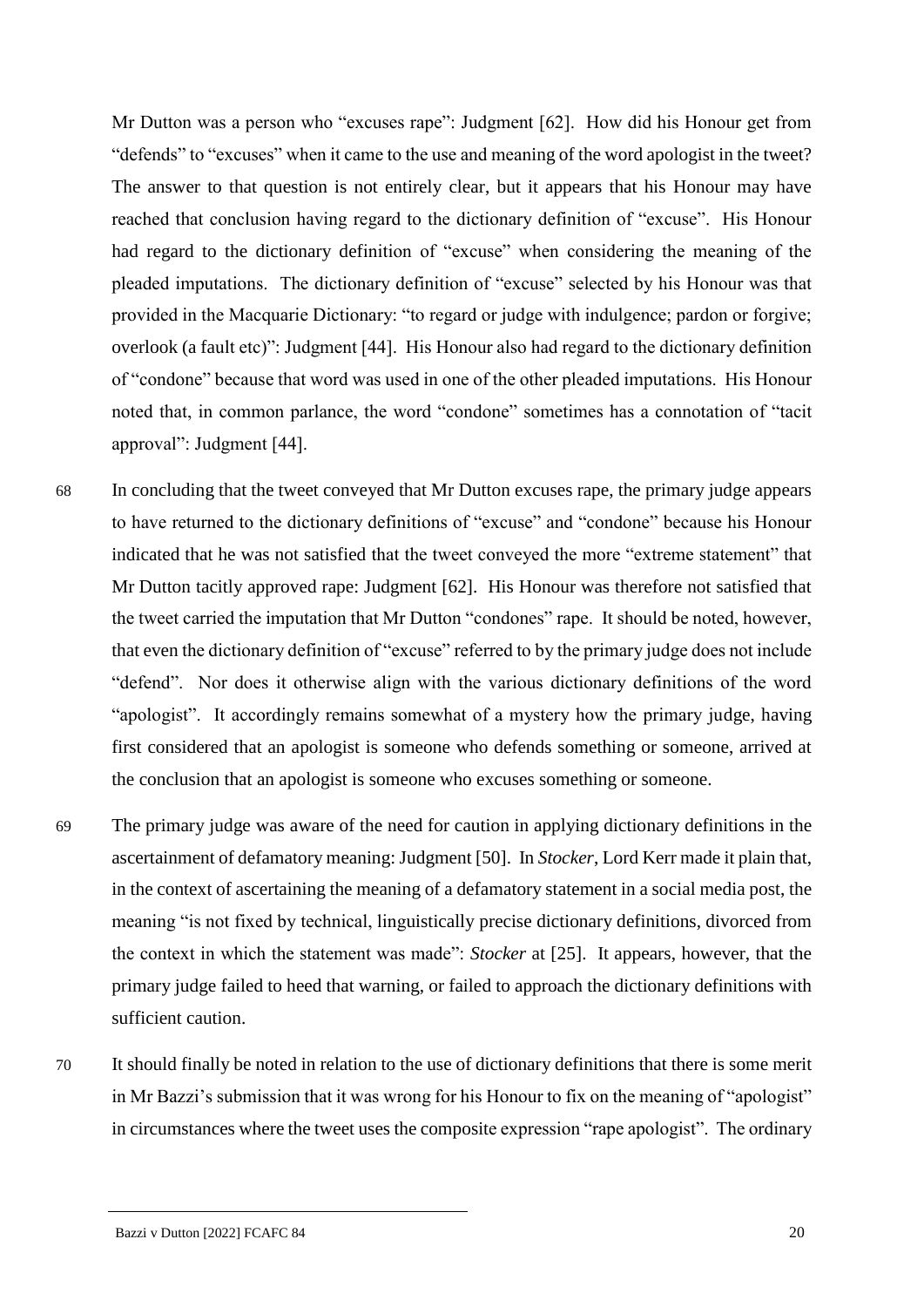reasonable reader of Twitter would not necessarily have understood that the meaning of the composite expression "rape apologist" was the mere sum of its parts: "rape" and "apologist".

- 71 The primary judge's undue focus on dictionary definitions, especially the dictionary definitions of the word "apologist", underlines his Honour's failure to take an "impressionistic approach" and properly consider the first six words of the tweet in the context of the tweet as a whole. His Honour instead appears to have parsed the tweet for it's "theoretically or logically deducible meaning" (cf *Stocker* at [43]) by reference to the meaning of individual words in the first line of the tweet.
- 72 The third error in the primary judge's approach to divining the meaning conveyed by the tweet is that his Honour appeared to approach the issue as if it involved a binary choice between the meaning alleged by Mr Dutton and the alternative meaning postulated by Mr Bazzi's counsel in argument during the trial. It was a matter for Mr Dutton to demonstrate, on the balance of probabilities, that the tweet conveyed the meaning or meanings alleged by him. The primary judge's reasoning and conclusion appear to hinge to a large extent on his rejection of the alternative meaning advanced by Mr Bazzi's counsel, which his Honour considered to be "idiosyncratic": Judgment [59]-[61]. The problem is that the rejection of the postulated alternative meaning did not necessarily compel the conclusion that the tweet conveyed the meaning alleged by Mr Dutton.
- 73 That is not to say that it was not appropriate for the primary judge to grapple with the question of what meaning the tweet in question would have conveyed to the ordinary reasonable Twitter reader. But the question at the end of the day was whether the tweet conveyed the imputation that Mr Dutton excuses rape.
- 74 Putting the primary judge's erroneous approach and reasoning to one side, that question is also the essential question raised by this appeal. Did Mr Bazzi's tweet convey to the ordinary reasonable reader that Mr Dutton excuses rape?
- 75 The answer to that question is not entirely straightforward. The tweet is confounding and the meaning conveyed by it is somewhat obscure. That is because there is an element of disjunct or disconnect between the assertion that "Peter Dutton is a rape apologist" and the incorporated extract from The Guardian article which reported what Mr Dutton had apparently said about rape claims that had been made by some women in refugee centres on Nauru.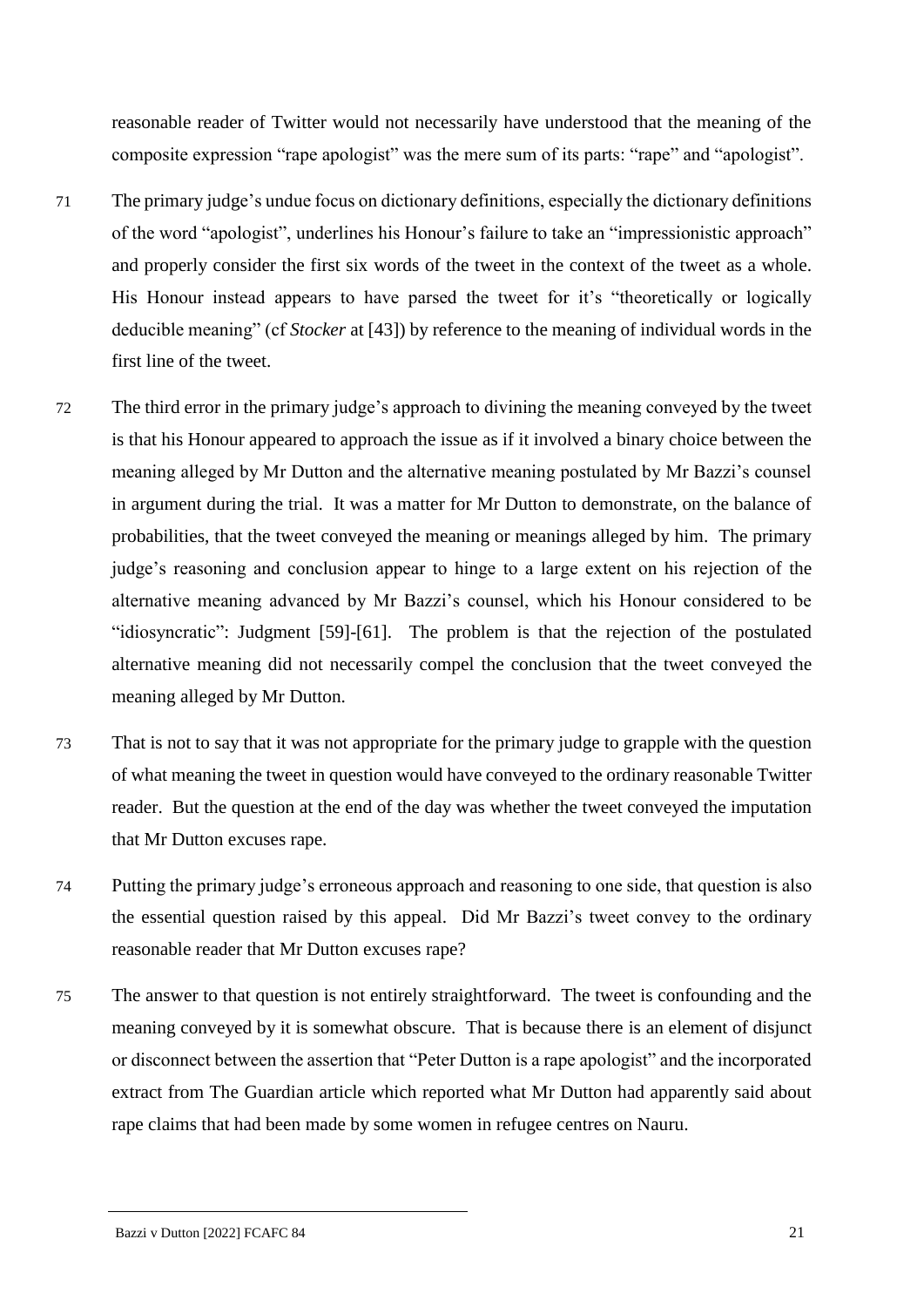- 76 The statements made by Mr Dutton, as reported in The Guardian article, would perhaps have supported a statement or comment that Mr Dutton was dismissive or sceptical about rape claims, or that he was not empathetic in respect of rape claims or claimants. It is, however, difficult to reconcile the reported statements, or the inferences that might be drawn from them, with Mr Bazzi's assertion that Mr Dutton was a "rape apologist". Even if it is accepted that the ordinary meaning of "apologist" is a person who defends someone or something, that would tend to suggest that to say that someone is a "rape apologist" is to say that they defend the act of rape. That is materially different to accusing someone of being dismissive or sceptical of rape claims, or lacking empathy towards people who claim to have been raped.
- 77 While it is somewhat difficult in those circumstances to ascertain what the tweet would have conveyed to the ordinary reasonable Twitter reader, I am on balance not persuaded that the tweet conveyed to the ordinary reasonable reader that Mr Dutton excuses rape. To excuse rape is to seek to somehow justify, pardon, overlook or perhaps trivialise the act of rape. When approached in an impressionistic manner, and taking into account the whole tweet and the context in which it was posted, I do not accept that the tweet conveys, or would have conveyed, to the ordinary reasonable reader that Mr Dutton is a person who has that approach or attitude to the act of rape.
- 78 The tweet no doubt conveys an impression that is derogatory and critical of Mr Dutton's attitude to rape or rape allegations, but it does not go so far as to convey the impression that Mr Dutton is a person who excuses rape. That is so even if it be accepted that the word "apologist" may, depending on the context in which it is used, convey that the person to whom that label is attached is a person who defends someone or something. The tweet does not, when considered as a whole and in context, convey the impression that Mr Dutton defends the act of rape. It may, particularly when read in the context of the discussion and debate which was occurring at the time concerning the specific rape allegation referred to earlier, have conveyed that Mr Dutton may on occasion be dismissive of rape claims, or lack empathy towards people who make rape claims. That again, however, is different to defending or excusing the act of rape.
- 79 The primary judge erred in finding that Mr Bazzi's tweet conveyed the defamatory imputation that Mr Dutton excuses rape. That imputation was not conveyed by the tweet. The appeal must accordingly be allowed.